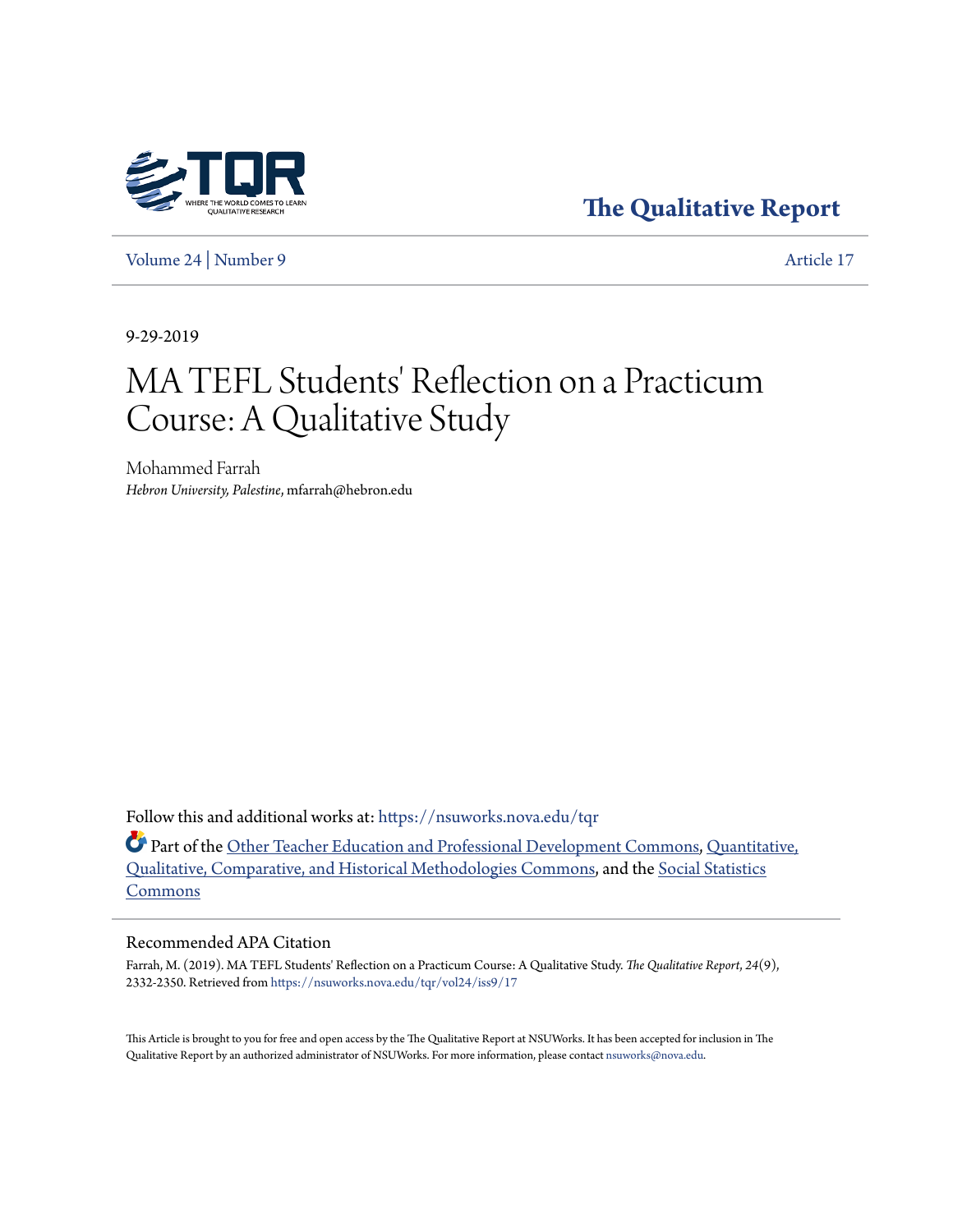

## MA TEFL Students' Reflection on a Practicum Course: A Qualitative Study

### **Abstract**

This study is qualitative in nature and is designed to analyze the experiences and perceptions of a group of MA students regarding an MA TEFL practicum course at Hebron University during the second semester of the academic year 2015/2016 and whether their experience improved their flair to convey educational practices to better serve students. The study was steered by experiential learning theory. The participants learned from their experiences, reflected on practical activities during the practicum course and contributed to a better understanding of the integration process between theory and practice. Three research questions addressed MA students' experiences during the practicum and how those experiences benefited them and allowed them to grow professionally. I concluded with a set of recommendations.

#### **Keywords**

Practicum, Micro Teaching, Class Observation, Lesson Planning, Reflection

**Creative Commons License**  $\odot$   $\odot$   $\odot$ 

This work is licensed under a [Creative Commons Attribution-Noncommercial-Share Alike 4.0 License.](https://creativecommons.org/licenses/by-nc-sa/4.0/)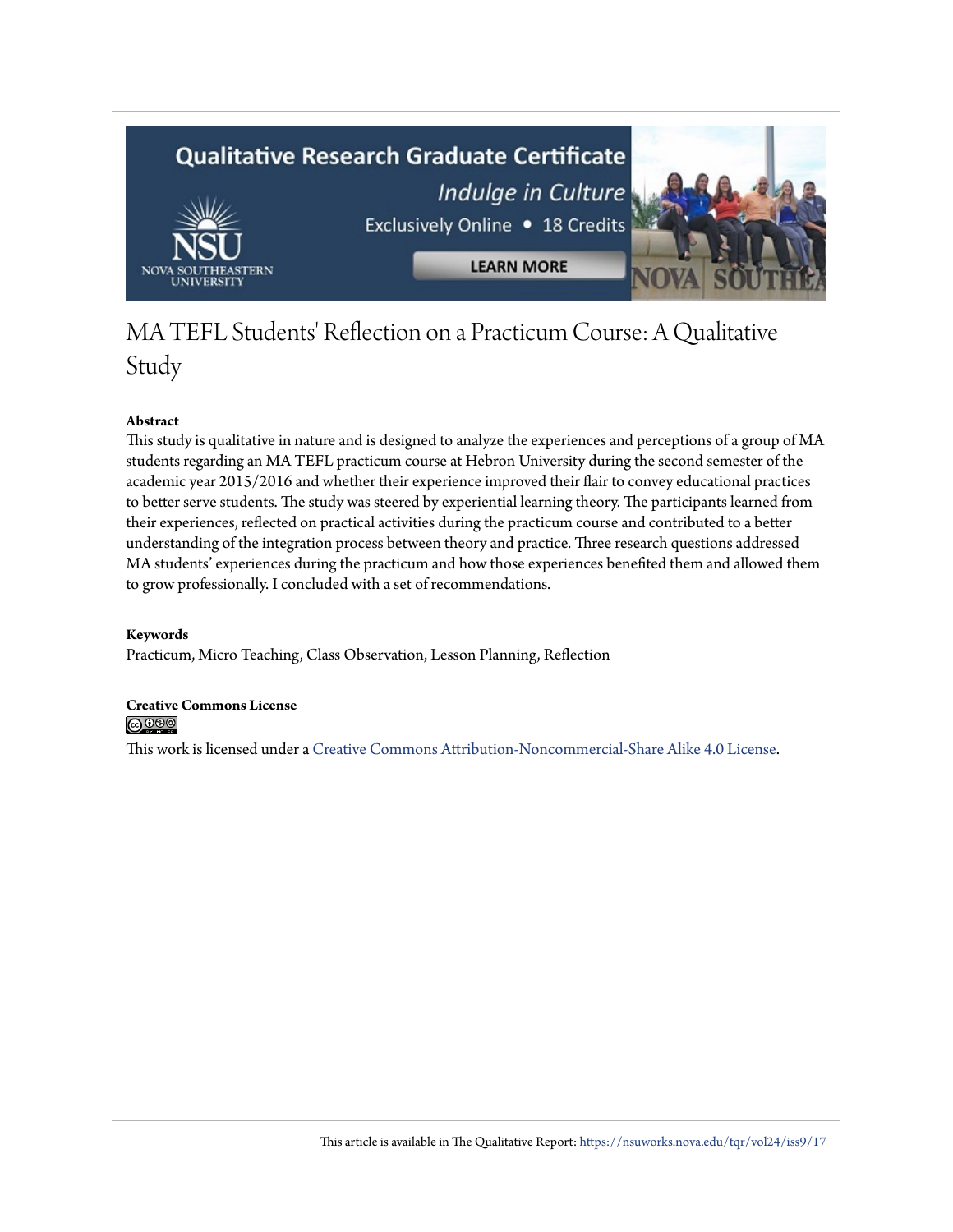

## **MA TEFL Students' Reflection on a Practicum Course: A Qualitative Study**

Mohammed Farrah Hebron University, Palestine

*This study is qualitative in nature and is designed to analyze the experiences and perceptions of a group of MA students regarding an MA TEFL practicum course at Hebron University during the second semester of the academic year 2015/2016 and whether their experience improved their flair to convey educational practices to better serve students. The study was steered by experiential learning theory. The participants learned from their experiences, reflected on practical activities during the practicum course and contributed to a better understanding of the integration process between theory and practice. Three research questions addressed MA students' experiences during the practicum and how those experiences benefited them and allowed them to grow professionally. I concluded with a set of recommendations. Keywords: Practicum, Micro Teaching, Class Observation, Lesson Planning, Reflection* 

Practicum courses have long been considered as essential constituents of any teacher training program at universities. The practicum training provides teachers the opportunity to practice inside the classroom, and to prepare them to real teaching and learning contexts to cultivate their experience in the classroom while preparing pedagogic and effective strategies (Gan, 2013; Mudra, 2018; Yüksel, 2014). They are supposed to be equipped with specific skills and abilities that develop practical professional development. Practicum courses contribute to support students in their learning process and provide enjoyable practicum experiences as they aid students put learning from the classroom into practice. Learners should have the opportunity to engage in self-reflection and evaluation to identify the areas of strengths and weakness of the training program. Henry (1997) suggested addressing a number of key issues to ensure building quality and effective programs. Among these issues are means of improving the quality of language programs and ensuring that the curriculum meets learners' needs. Practicum courses entail multidimensional activities and considerations involving students, instructors, micro teaching, class observation, and lesson planning. It is important to examine practicum students to see the usefulness of these activities (Gan, 2013).

## **Theoretical Framework**

To understand learning experiences, it is vital to recognize that the basis of experiential learning is grounded in the context where learners create knowledge from experiences rather than just received instruction (Kolb, 1984). In his experiential learning theory, Kolb (1984) highlights the importance of using experiences by learners and assuming active roles in their learning and examining their beliefs and testing them to define how they suit what they learned. According to him, learners find the opportunity to encounter novel ideas and experiences, reflect on the ideas and experiences, thus creating ideas to integrate them in well-known theories. Finally, learners make use of theories to make decisions about certain courses. The experiences that learners undergo during practicum courses experience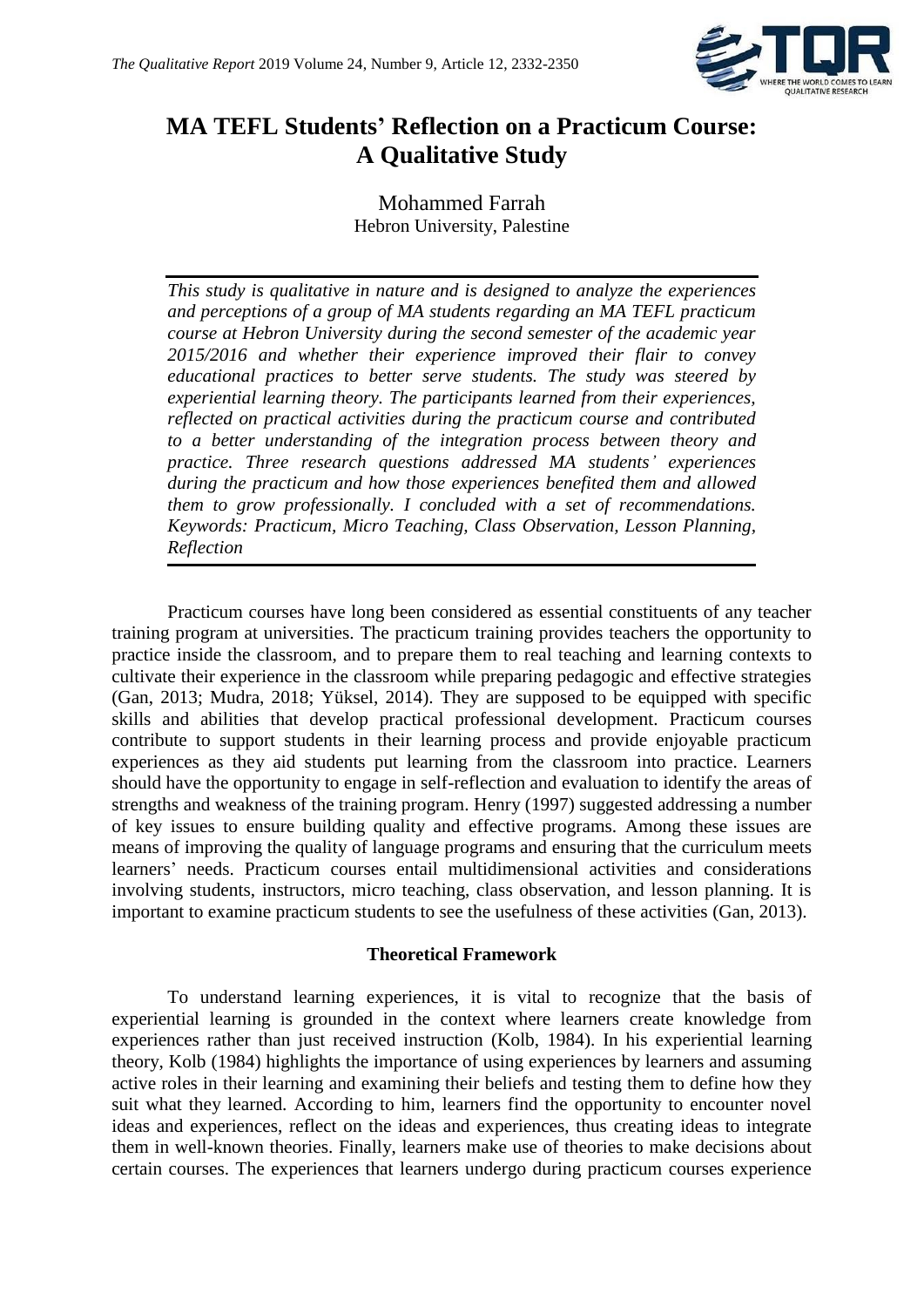help them build their capacity in a professional context in their study area. Nespor (1987) argued that a "crucial experience or some particularly influential teacher produces a richlydetailed episodic memory which later serves the student as an inspiration and a template for his or her own teaching practices" (p. 320). But learning will not take place unless the learner goes through a process of transforming experiences. Just being exposed to experiences does not guarantee effective learning. According to Hedin and Carroll (2010), the learning process begins when learners take actions based on their experiences.

Ferber and Nillas (2010) stressed the importance of offering teachers the opportunity to integrate theory with practice to develop their identities as teachers and to prepare them to practice in real-world contexts. Similarly, Dada (2012) emphasized the importance of combining theoretical knowledge and skills with practical experience. According to Johnson (2012) practitioners, through observation, make use of what is happening in the classroom to bridge the gap between research and practice and with the concerns of greatest practices they collect data that "are used to understand or inform theories and research related to best practice" (p. 20). Therefore, a noticeable purpose of theory is to facilitate reflection on practice. To achieve this and for the practicum programs to be effective, they should be "extended over multiple sessions, contain active learning to allow teachers to manipulate the ideas and enhance their assimilation of the information, and align the concepts presented with the current curriculum, goals, or teaching concerns (Johnson, 2012 p. 22). In order to offer learners with continuous training and to allow them grow professionally, we should understand their perspectives. Such insights will help researchers foresee learners' expectations and thus help them to create meaningful learning experiences. When we investigative the practicum courses, it is imperative to know how learners view their experiences and to what extent they feel the practicum courses shape their learning process. Consequently, there is a need to examine how such courses develop learners' pedagogic and content knowledge (PCK) and contribute to their professional growth.

As a lecturer and a researcher at Hebron University, it is important to note that a driving force for this paper is Kolb's (1984) experiential learning theory. As my research interest concentrates on English education programs, I found that the MA EFL practicum course as part of my research interest. Accordingly, I decided to conduct research on MA students' experience in a practicum course because I wanted to investigate the usefulness of the course, its impact on the participants' professional growth. The aim is to help me as a researcher and the decision makers at universities promote the quality of such courses and to improve the experiences of the MA Students.

The perception of practicum learners is very vital to the teaching learning process as it reveals their actual experiences. This paper seeks to describe practicum experiences as perceived by practicum MA students in Hebron University. Thus, it aimed to investigate the usefulness of the course and how it contributed to the learners' profession growth as understood from their experience*.* To achieve the aim of this study, the guiding research question for this study is:

How do MA practicum students perceive the MA TEFL practicum course?

#### **Literature Review**

Educational institutions worldwide seek to develop the quality of teachers at schools to enable them to find solutions to real classroom problems. In other words, they want to cultivate teachers' knowledge, teacher identity, and to promote professional growth (Bobrakov, 2014; Cuenca, 2010; Gan, 2013; Jenkins, 2014; Johnson, 2012; Sulistiyo, Mukminin, Abdurrahman, & Haryanto, 2017; Yüksel, 2014). Practicum programs became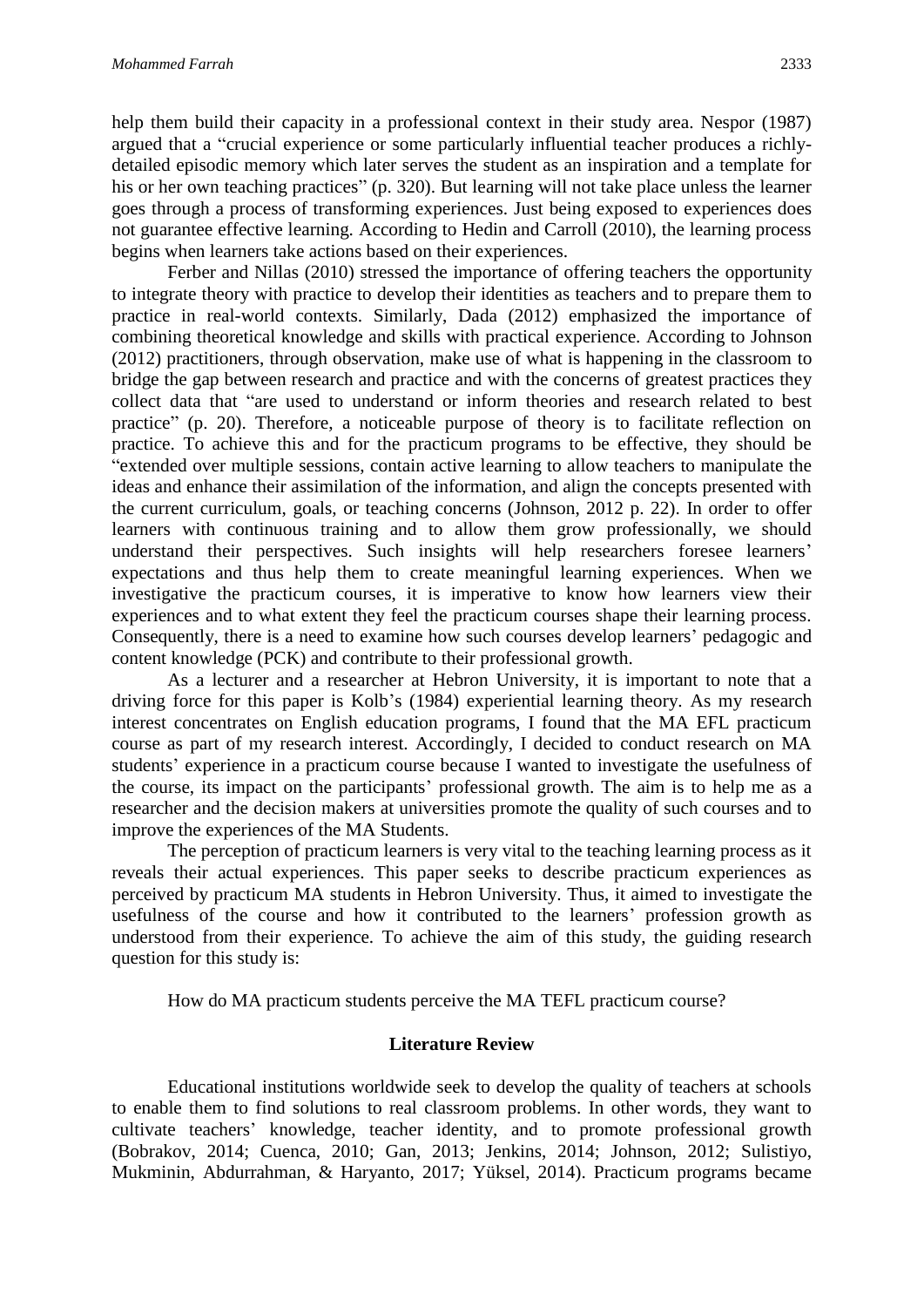vital aspect in the teacher education program (Gan, 2013; Hennessy, 2014; Mudra, 2018; Sulistiyo et al., 2017). Reflective practice in practicum courses has the potential to help learners relate theory and practice in order to synthesise from their practical experience (Bobrakov, 2014; Hennessy, 2014).

Several studies examined practicum learners' experiences and reflections (Cuenca, 2010; Jenkins, 2014; Johnson, 2012). Reflective practice has become a widespread model and gained importance in teaching and became a recognized tool in encouraging professional development (Farrell, 2013). Reflective tools such as and peer observation, peer coaching (Bright, 1996; Day, 2013; Garber, 2014) offer teachers with opportunities to observe and experience a variety of ways of being reflective and extend their prospects.

Tin (2006) listed a number of key functions for the practicum programs such as to raising awareness and developing pre-service teachers' experiences through activities in the classroom to attain thoughtful teaching experiences.

A study carried out by Cuenca (2010) emphasized the importance of preparing, advising, and assisting practicum students providing them with teaching materials, introducing them to teaching routines, engaging them practically in teaching, and allowing them to have the feeling of real responsible teachers in the classroom. Most importantly, he noted that they should perceive teaching as a craft where they can make mistakes within a comfortable and supportive environment. In this way they are going to combine what they have learnt to teach and shape the way they are teaching in the professional setting.

Jenkins (2014) demonstrated how students in a practicum course moved in their reflection of focusing on pedagogy to focusing on pedagogy and teacher's behavior. She noticed that during the beginning stages of the practicum, the students focused their reflections on teaching practices and pedagogy. As the course progressed the focus of the students changed as they started to reflect on their existing coursework and what they see practiced in classrooms. Accordingly, they started to reflect on the teacher's behavior. They began to have a critical look at the class as teachers and not students.

In a qualitative study, Gan (2013) illustrated the major challenges non-native ESL student teachers experienced by sixteen participants in an English language practicum program at The Hong Kong Institute of Education. To attain a comprehensive description of the participants' perceptions of their field-based practicum experiences, the researcher collected data through semi-structured interviews and reflective journals. The results revealed that classroom management seemed to be the biggest concern in the teaching practicum program. The findings reported the necessity for teacher education institutions and school supporting teachers to explicitly discuss the student teachers' challenges in the implementation of innovative practices, and to clearly promote and model classroom management strategies. Yüksel (2014) conducted a study with 40 pre-service teachers of English as a foreign language to investigate how they assess their teaching competences and how they project themselves as teachers of future. The study found that the participants felt themselves competent enough in teaching subject matter knowledge, engaging the students, and pedagogical knowledge. However, the weakest competency domain was the classroom management; they needed improvement in the areas of working with diverse students, managing time, monitoring student progress, handling disruptive behavior, connected learning, giving homework, motivating learners and assessing learning, and error correction and offering feedback. In the same vein, Numrich (1996) emphasized the importance of assisting student teachers through creating good classroom management routine and opportunities to work with learners.

Moen and Standal (2014) found that the learners were able to think critically about both their performances as prospective teachers as well as on the cooperating teachers' way of teaching in the practicum in terms of lesson planning and delivery. They concluded that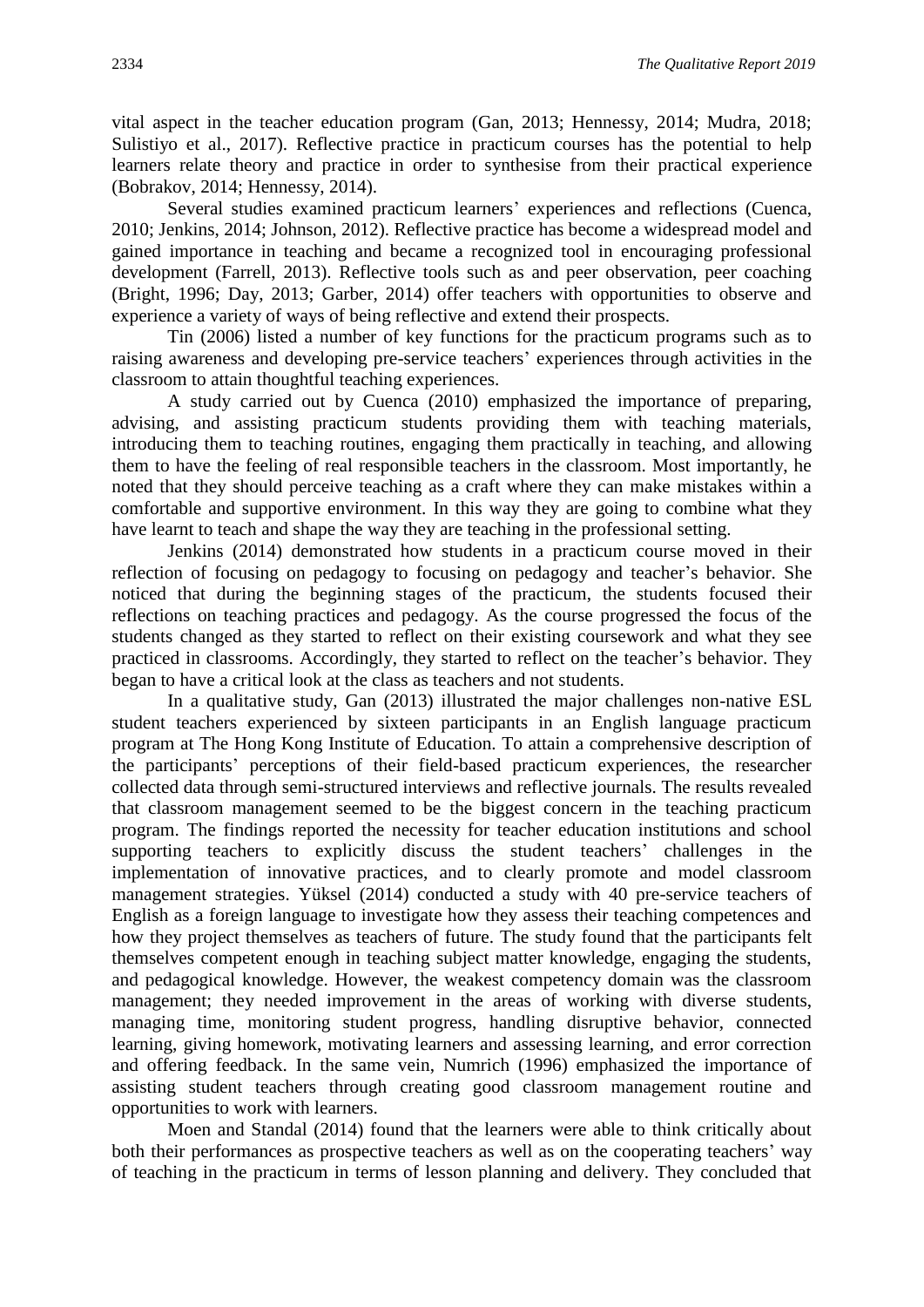learners are active constructors of knowledge. One of the weaknesses in their study is that they have not visited the practicum site to obtain an insight into what actually happens in the practicum. In order to expand the knowledge and understanding of the practicum, they highlighted the need for site observational studies of the practicum as well as longitudinal studies.

Akyel (2015) described efforts to provide opportunities to EFL pre-service teachers to learn in and from practice teaching and research engagement in the school practicum. Data collected from an open-ended questionnaire, student teachers' written reflections, and semistructured interviews. The author concluded that participants benefited from research engagement during their practice teaching experience in analyzing, questioning and reshaping their understandings of teaching, learning and researching.

In a qualitative study, Johnson (2015) examined  $4<sup>th</sup>$  year preservice teachers' points of view that reflected their practicum experiences and whether that experience improved their capability to deliver educational practices to better serve students. The research questions addressed preservice teachers' experiences during the practicum and how those experiences contributed to their professional growth. Data collected through individual interviews to eight teachers revealed that the interviewee felt that the practicum benefited them in experiencing the role of the classroom teacher the challenges he encounters. In order to help students professionally, she recommended helping students by assessing their needs, identifying instructional classroom practices, and planning lessons to influence their future work in the classroom setting and improve the necessary skills they need for effective teaching.

Sulistiyo et al. (2017) conducted a qualitative case study to examine the perceptions of beginner teachers, principals, and teacher educators upon the implementation of teacher education practicum program. The data collected through background survey, document analyses and interviews. They used document analyses to examine the aims and content of the English teacher education program and English teacher education curriculum and policies. Semi-structured interviews were used to explore the main data from graduates and collect information from the beginner teachers. Interviews with principals and teacher educators were used to obtain further data and evidence about the beginner teachers' knowledge and preparedness to teach. The findings revealed that teaching practicum assignments performed throughout the program offered appropriate but partial experience for student teachers to transform their knowledge learnt at university into the real practice of the classroom setting. In order to address the overall effectiveness of the program, they recommended making practicum placements longer to offer sufficient for teaching practice in schools and take place in several semesters during the candidature. Additionally, to create an effective shared responsibility for ongoing collaboration, they recommended establishing different, closer relationships and promoting openness and mutual respect between university and schools to maintain better integration of theory and practice components of selected supportive courses in the program. They emphasized the need for good communication between university and schools to take place to inform the teaching practicum program. Finally, in order to make partnerships effective, they recommended offering workshops to train teacher educators and mentor teachers in their roles and to provide a forum to share knowledge between universities and schools.

Though a number of studies have been conducted in various parts of the world to investigate the practicum experiences, to my best knowledge, no empirical studies have ever been conducted in Palestine to address this crucial issue in English language teaching. Addressing the quality of EFL practicum experiences in Palestinian schools in terms of is vital as it offer important information for improving the EFL practicum experience, both in Palestine and the educational institutions around the world. Stakeholders around the world would benefit from the gathered information (Gan, 2013; Hennessy, 2014; Mudra, 2018;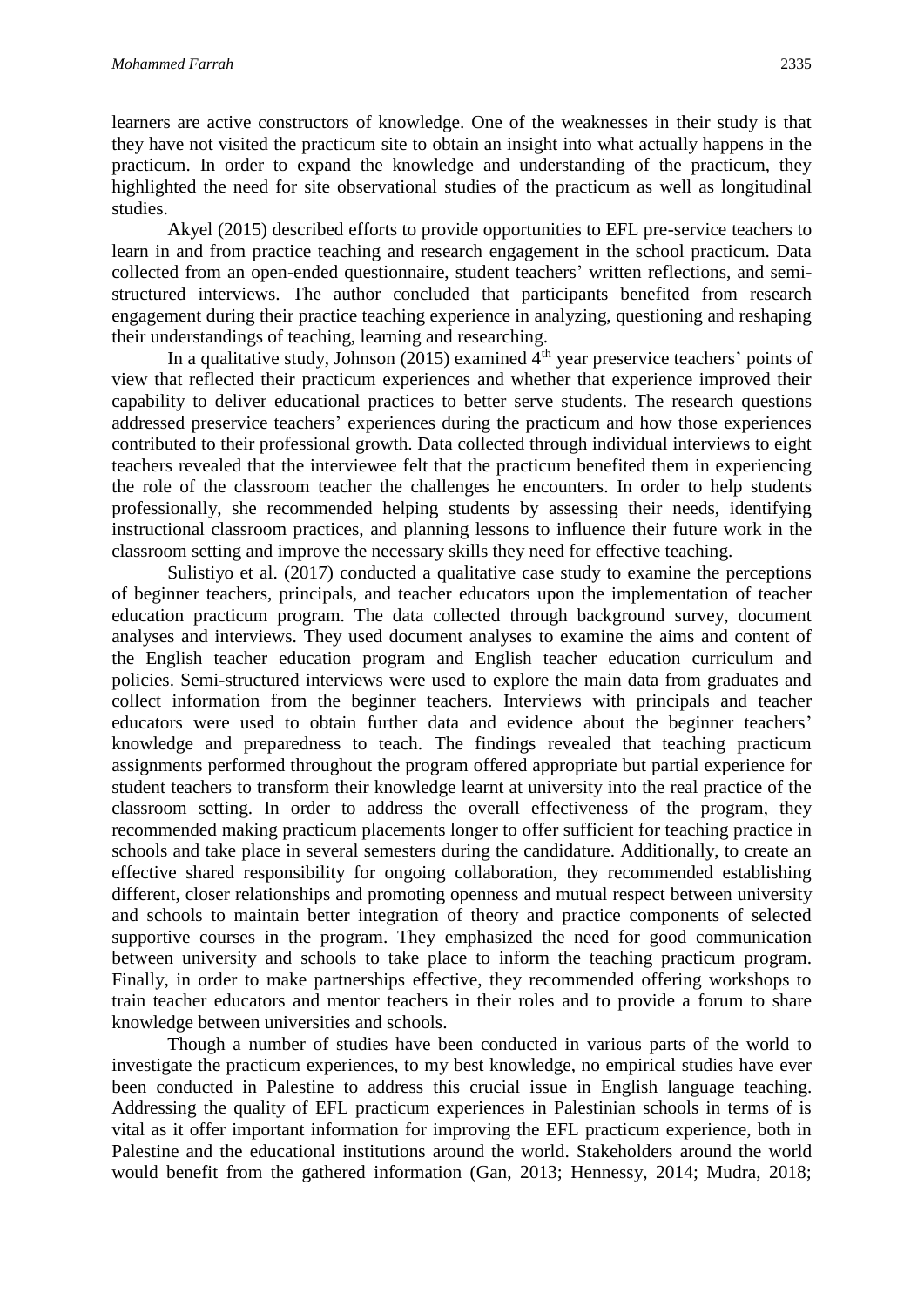Sulistiyo et al., 2017). As the aim of practicum courses is to equip educational institutions with qualified teachers, it is crucial to examine practicum learners' experiences. Learners are exposed to theoretical as well as practical preparation that is expected to help them solve problems in the real-world setting of a classroom. During practicum courses, learners are exposed to practical experiences that put them in contact with the teaching profession. During these experiences, learners start to encounter the real problems and assume greater responsibilities as teachers and not as learners. It is essential to recognize how MA learners view their experiences. Accordingly, the aim of this study was to investigate the implementation of an MA EFL practicum course in to improve the quality of the at Hebron University, Palestine.

#### **The Context of the Study**

This study was conducted at the English Department of Hebron University, Palestine. In 2007, the Faculty of Graduate Studies in Hebron University, through the English Department, embarked on offering an MA program in Applied Linguistics and the Methods of Teaching English to equip the future teachers with the necessary skills needed for their professional growth. The program started with 18 students and now there are more than 60 students who graduated from this program.

TEFL Practicum II (Classroom Observation, Analysis and Practice) is one of the compulsory courses in the MA program. This course is intended specifically to build on students' knowledge and understanding of the Palestinian English curriculum, language teaching methodology, testing and assessment and appropriate use of technology. During this professional experience students are provided with the opportunity to teach whole classes for a sustained period of time. The students are required to carry out micro teaching classes, class observation, lesson planning and reflection.

In this study, the researcher examined the MA students' experiences during a practicum course. The researcher was interested in investigating the usefulness of the course and its impact on the learners in the Palestinian context. Furthermore, it is necessary for stakeholders (instructors, policy makers at university, faculty, department level) to have a critical look on what happens during such courses and the most useful aspects that may lead to better professional growth. Thus, they can make use of the positive points and to overcome the challenges so as to improve the quality of the practicum experience and thus to prepare quality future teachers.

#### **Methodology of Research**

### **Design**

This qualitative study was designed to investigate MA TEFL students' reflection on a practicum course at the English Department, Hebron University, Palestine. This is a qualitative study in nature as it allows the participants to reflect their point of views and experiences during a practicum course. Reflective journals are considered as one of the methods of data collection by which qualitative data can be gathered to elicit the respondents' perceptions (Saldaña, 2009). According to Gil-Garcia and Cintron (2002), a reflective journal involves learners in "self-assessment, collaborative critique, self-reflection and goal setting" (p. 1). Additionally, Uzum, Petrón, and Berg (2014) found that reflective journals enable learners to revise their teaching practice in their practicum program as participants shared their classroom experiences through reflective journal writing. They added that the process helped participants connect their theoretical knowledge with teaching practice. Similarly,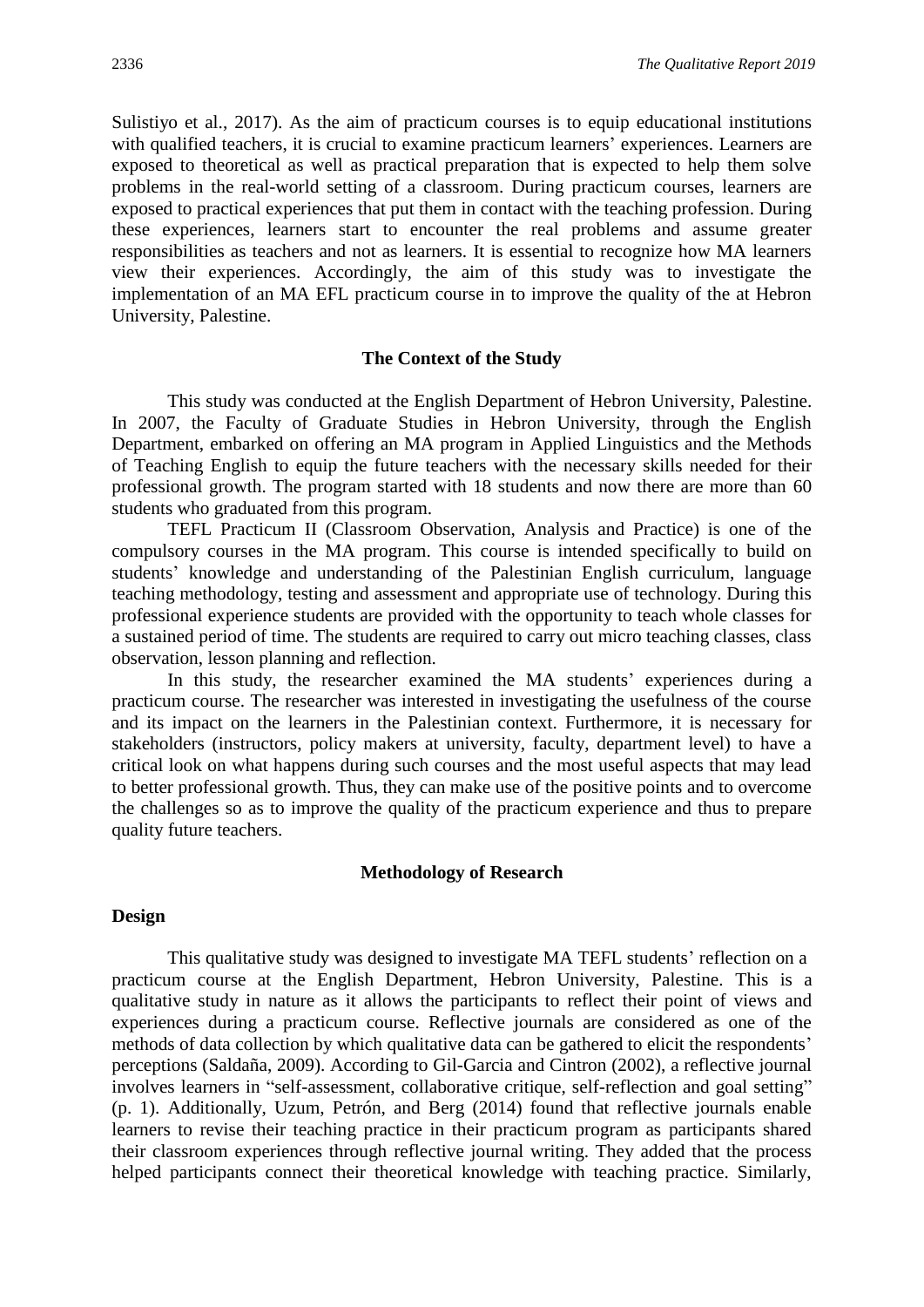Burhan (2015) considered reflective journals as an important foundation of personal professional development as it supports teachers in transferring their "pedagogical knowledge into their teaching experience."

Reflective journals are one sources of collecting data in qualitative research (Wagner, 1999). According to Wagner (1999), reflective journals offer researchers with invaluable qualitative data that they may not access from other sources. According to Ortlipp (2008, p. 704), this methodology is an acknowledged "practice from constructivist, feminist, interpretivist, and poststructuralist perspectives."

Based on the participants' experiences, the research was meant to examine how the course contributed to the learners' professional growth. In this study, a qualitative study design was employed as the appropriate research tool to collect information about the usefulness of the MA TEFL practicum course. I chose the qualitative research because it produces findings not arrived at by means of statistical procedures (Cohen, Manion, & Morrison, 2007; Watkins, 2012). Hoepfl (1997) suggested that researchers should carry out research that investigates profound understanding, rather than probing surface features. She opines that qualitative research is a powerful tool. According to Braun and Clarke (2006), this design helps produce much better – more complex, richer – data. Among the various qualitative traditions, Leedy and Ormrod (2001) applaud the following five: Case study, grounded theory, phenomenology, ethnography, and content analysis. Creswell (2003) explains how case studies explore processes, activities, and events. Thus, case study was one of the traditions appropriate for studying issues regarding programs, institutions persons, processes, etc. Therefore, in this study, the case study design was designated as the suitable research strategy to collect information about the experiences of the MA TEFL students in the practicum course.

## **Participants**

The participants were 12 MA TEFL students enrolled in a practicum course offered in the second semester of the academic year 2015-2016. The 12 students were all the students enrolled in the practicum course. They were in their final semester of a two-year MA program in Applied Linguistics and Methods of Teaching English at the Faculty of Graduate Studies, Hebron University. The age of the students ranged from 23 to 35 years, and ten of them were females and two were males. Their first language is Arabic. Eight of them were working as teachers at secondary schools, two at basic schools, and two were new graduates who started their MA program and had no previous teaching experience. To ensure the anonymity of the students, the abbreviation RJ (for Reflective Journal) followed by a number of the question and the number for each student was used. Thus, the journals were labeled from RJ1 through RJ12. The numbers were randomly assigned to the Journals.

## **Data Gathering and Analysis**

I decided the qualitative research design as it assists efficiently to develop in-depth understanding and effective analysis in unique contexts rather than means of statistical procedures (Cohen et al., 2007; Watkins, 2012). This design analyses and describes vividly the experiences of the participants in genuine learning conditions. In this study, to understand the experiences of the MA TEFL students in the practicum course, I collected data through reflective journals. The production of the reflective journal was one of the required assignments by the end the practicum course. To get the participant describe their practicum experience they were asked to reflect on their experiences. They were asked to write a range of 1000 words. They were guided by the following questions.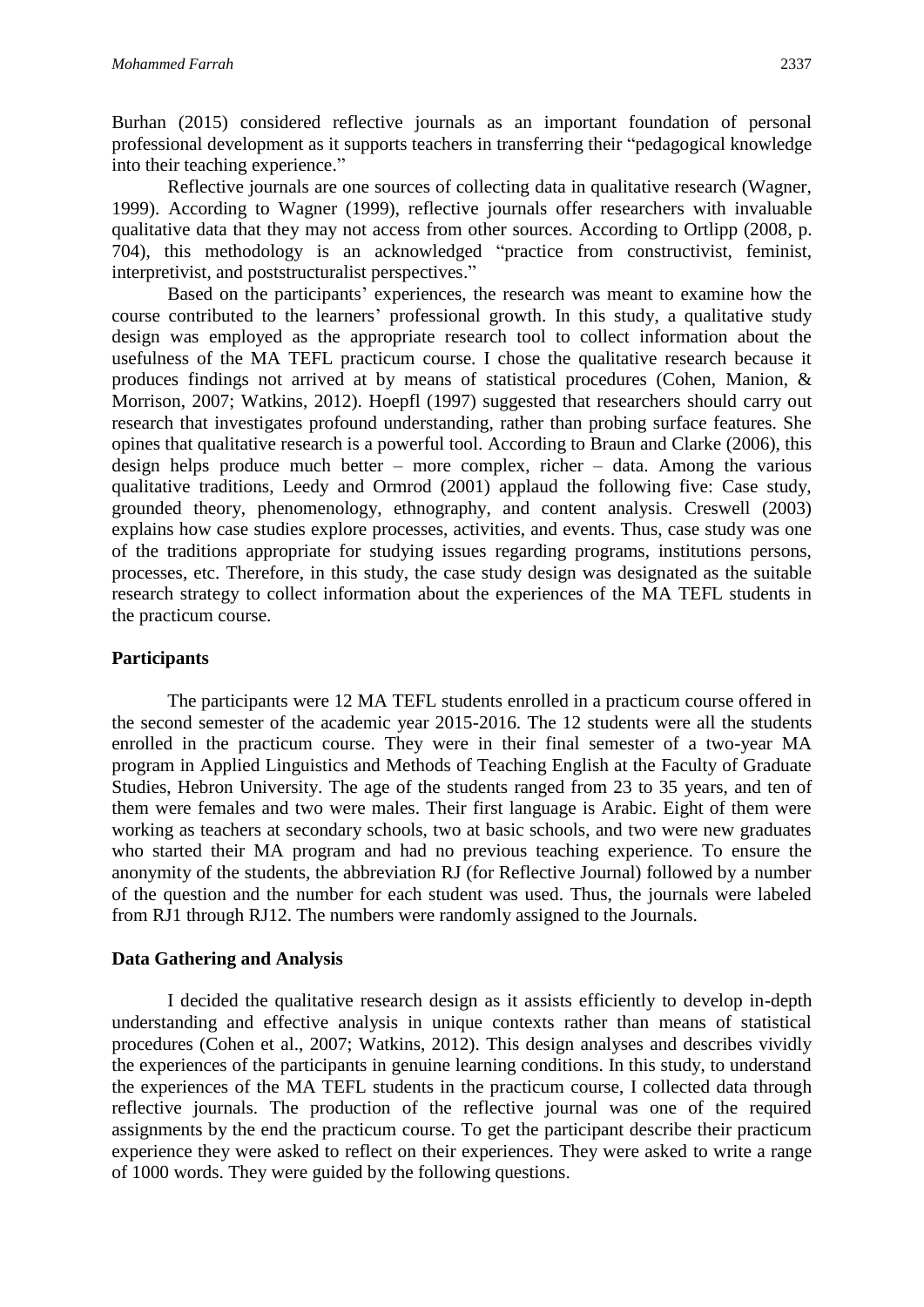- 1. Which aspects of this practicum course were the most useful for you?
- 2. How do you perceive your professional growth as a result of the practicum course?
- 3. What suggestions do you have for improving this course?

Every student wrote about three pages. They sent the reflections to my email. The total number of the dataset was 9950 words.

Once the data set is ready, the coding process begins. This process offers researchers opportunities to identify topics, issues, similarities, and differences under relevant themes and revealed through the participants' narratives. The coding process helps researchers embark on interpreting the world from each participant's perspective (Sutton & Austin, 2015). All the data were analyzed according to thematic analysis. Thematic analysis is a widely used qualitative analytic method and it is known for its flexibility (Braun & Clarke, 2006).

According to Braun and Clarke (2006), theme addresses something significant about the data in relation to the research question and portrays some level of *patterned* response or meaning within the data set. They clarify that "the 'keyness' of a theme is not necessarily dependent on quantifiable measures – but in terms of whether it captures something important in relation to the overall research question" (p. 10). In this study, reflective journals were read and analyzed using open coding procedure to categorize the recurrent themes that appeared in the reflective journals (Saldaña, 2009). The qualitative analysis of the reflective journals was conducted through the emerging themes. This procedure allowed me to find the themes that corresponded to my aims for investigating how the participants make sense of their experiences. The researcher deeply read the reflective journals and deeply explored and analyzed their content employing several extensive steps.

- 1. Categorizing the reflective journals into three parts every part answering a certain question based on the three research questions of the study.
- 2. Identifying the emerging themes in each part of the reflective journal. Similar and interrelated ideas or concepts are highlighted.
- 3. Categorizing and organizing the themes that were evident in each part of the reflective journal.

As I implemented these steps, the content was coded and categorized. The process helped me to interpret the data and to make inferences in the discussion and draw conclusions. I made the codes based on repetition of words and thoughts (Creswell, 2003). Coding involved of highlighting repeated words throughout the journals. Merriam (2009) recommended making codes as a way to create themes. I reviewed the codes and organized the data into concise themes with corresponding subthemes as to make sense of the reported experiences, eventually answering the research questions of the study (Creswell, 2011). The emerging themes were successively organized around six major categories micro-teaching, class observation, lesson planning, reflective practice, class management and collaborative work, practical and communicative teaching methods.

## **Ethical considerations**

Regarding the ethical considerations for this study, it is important to clarify that we do not have Institutional Research Board (IRB) for the approval process. However, the Deanship of Academic Research in Hebron University, Palestine encourages the faculty members to conduct research and observe the ethical issues while conducting research. I informed the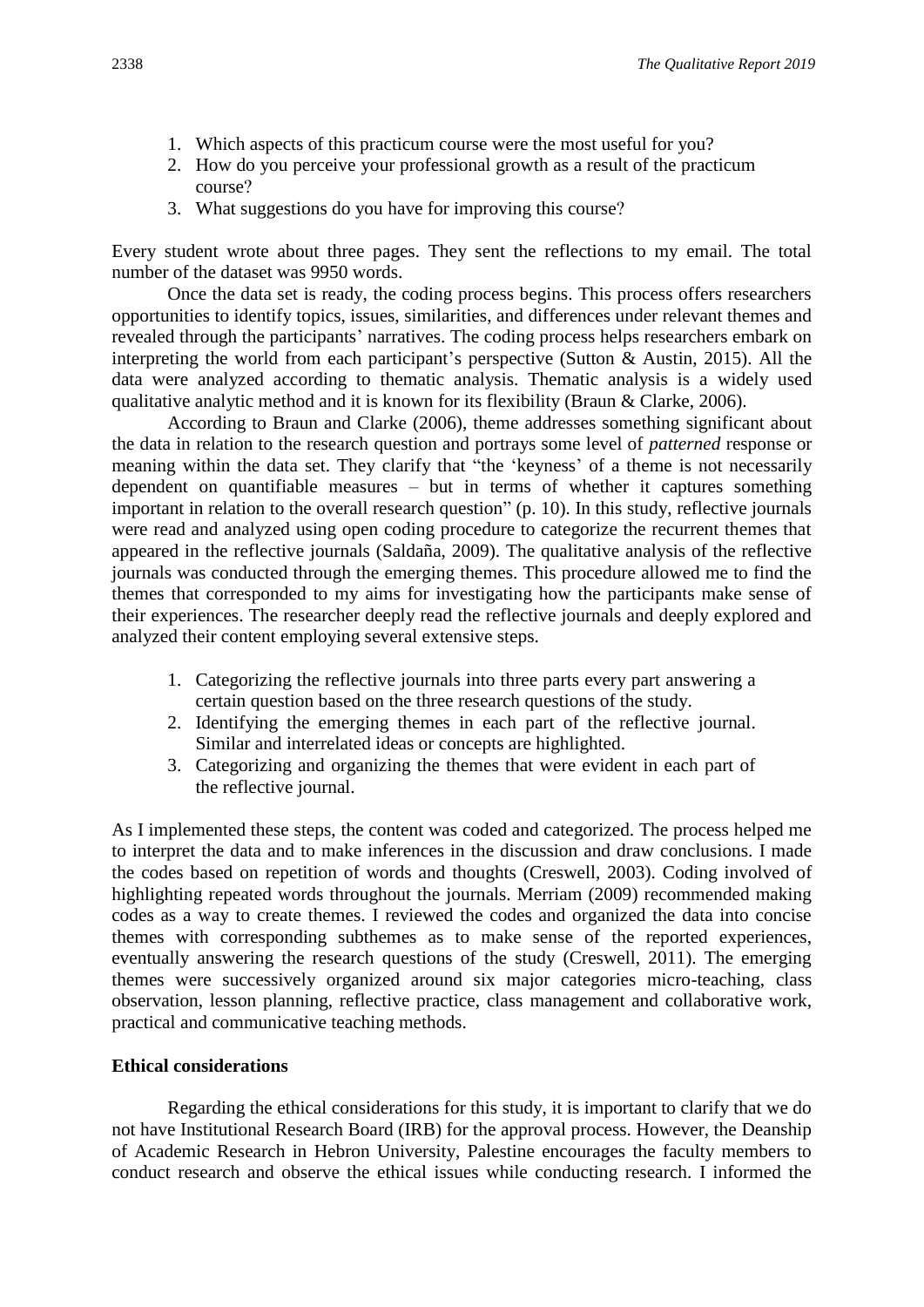participants about the aims of this research and that if some were not interested to be involved in the study, they have the right to do so. Accordingly, in this study, I followed the ethical research practices to protect the confidentiality of the collected information as well as the participants' identities.

## **Findings and Discussion**

This section presents the findings for the research question. After reading, rereading, identifying, categorizing, and comparing participants' responses, the researcher identified key areas that were in response to the research question of the study and are reflected in the three parts of the reflective journals. The research question, results and findings were aimed at contributing to an understanding of how the MA students perceived the MA TEFL Practicum course. The author categorized the findings from data analysis into two main parts. First, how the participants perceived the contribution of the practicum course to their professional development. Second, the recommendations that the participants suggested for improving the practicum experience.

## *First Part: Contribution of the practicum course professional development*

A number of concepts were developed and identified by the students in their reflections upon their experience in the practicum course. The students expressed a number of aspects on how the course contributed to their professional development: a) micro-teaching, b) class observation, c) lesson planning, d) reflective practice, e) class management and collaborative work. The researcher will present them one by one starting with those that mentioned repeatedly:

## **a. Micro-teaching**

The most effective aspect as perceived by the participants is *micro teaching*. All of the participants without exception mentioned micro teaching as one of the most valuable elements in the course. This finding is in the same vein of other studies (Akyel, 2015; Dada, 2012; Ferber & Nillas, 2010; Johnson, 2012; Johnson, 2015; Numrich, 1996) that emphasized the importance of integrating theory with practice to develop students' identities as teachers and to prepare them to practice in real-world contexts.

As indicated by RJA5a "the microteaching classes were purely beneficial and helped me to improve my own understanding of methods of teaching English and their applications in EFL context." RJA11a summarized why Micro-Teaching lessons were perceived by her as the most useful aspect by saying:

Micro-Teaching lessons gave me a lot of experience in how to manage a class, whether by grouping the students, using different games, having the full attention of the students in different ways, motivating them, and how to encourage them to participate in the class. Every single Micro-Teaching gave me a different experience, especially that there was diversity in the skills that each Micro-Teaching lesson focused on. Not only the way it was introduced, but also talking about the positives and the negatives of each one helped me in knowing what may be good for a real class and what may not.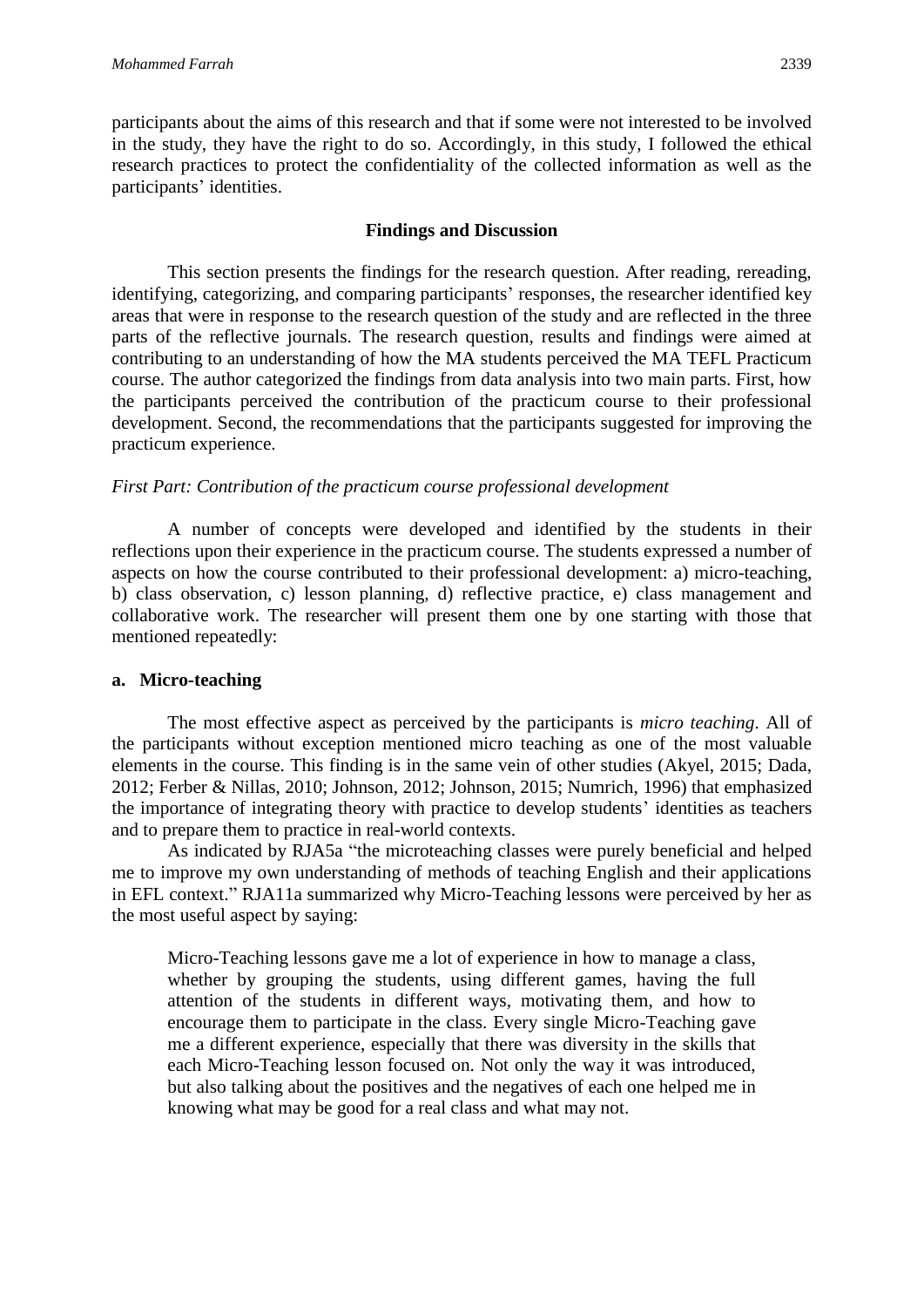Moreover, the participants indicated that micro teaching developed effective classroom strategies as well as developing appropriate resources for teaching as expressed by RJA6a and RJA7a, respectively:

RJA6a: Micro teaching exposed me to novel class management strategies.

RJA7a: Micro teaching is one of the most helpful and valuable activities. It gave me real experience to look for the most appropriate resources.

When the participants emphasized that micro-teaching contributed to their professional growth, they clarified that it added to their experience, knowledge, confidence, and qualifications as expressed by RJB1a, RJB2a RJB3a RJB4a

As indicated by RJB5a: "I improved my questioning and discussion techniques. I incorporated my knowledge of English language teaching to real teaching experience. Generally speaking, my professional growth had evidenced through task accomplishment, micro teaching that includes different strategies."

Moreover, students in RJB6a and RJB7a and RJB9a indicated that micro teaching contributed to shaping their identity and professional growth:

RJB6a: I apply differentiated didactic methodologies and adopt adjustable teaching methods that address all students in an integrative teaching framework that comprises different methods and strategies.

RJB7a: Micro teaching helped me to grow professionally in many ways. Nowadays, I critically examine the methods that I use as a teacher, and to reflect on my teaching techniques by asking, exploring, reading, watching and acting. Thus, I constantly evaluate my teaching practices and beliefs.

RJB7a: I was finally able to step into the shoes of a professional teacher as the course took me from theory to practice where my identity is transformed from being just passive student towards that of being a responsible teacher.

RJB11a summarized why Micro-Teaching lessons were perceived by her to contribute to her professional growth:

I used to learn theories of teaching but without applying them in real classes especially that I have no practical experience. I didn't know what to expect when applying these theories. Nowadays I am in much a better position as I was able to build some expectations about each theory with taking in consideration what I might face from different students. I became familiar with the current Palestinian curriculum and that it is built on the communicative approach. In other words, the practices that took place during the course were really beneficial, and helped me in figuring how real teaching situation might be.

As for micro-teaching, in the literature, micro-teaching is reported to have an influential role that facilitates learning (Akyel, 2015; Dada, 2012; Ferber & Nillas, 2010; Johnson, 2012; Johnson, 2015; Numrich, 1996). The participants of the study also held positive views. They considered micro-teaching as an important means to shape their identities as teachers and to prepare them to practice in real-world contexts. Through micro-teaching, the participants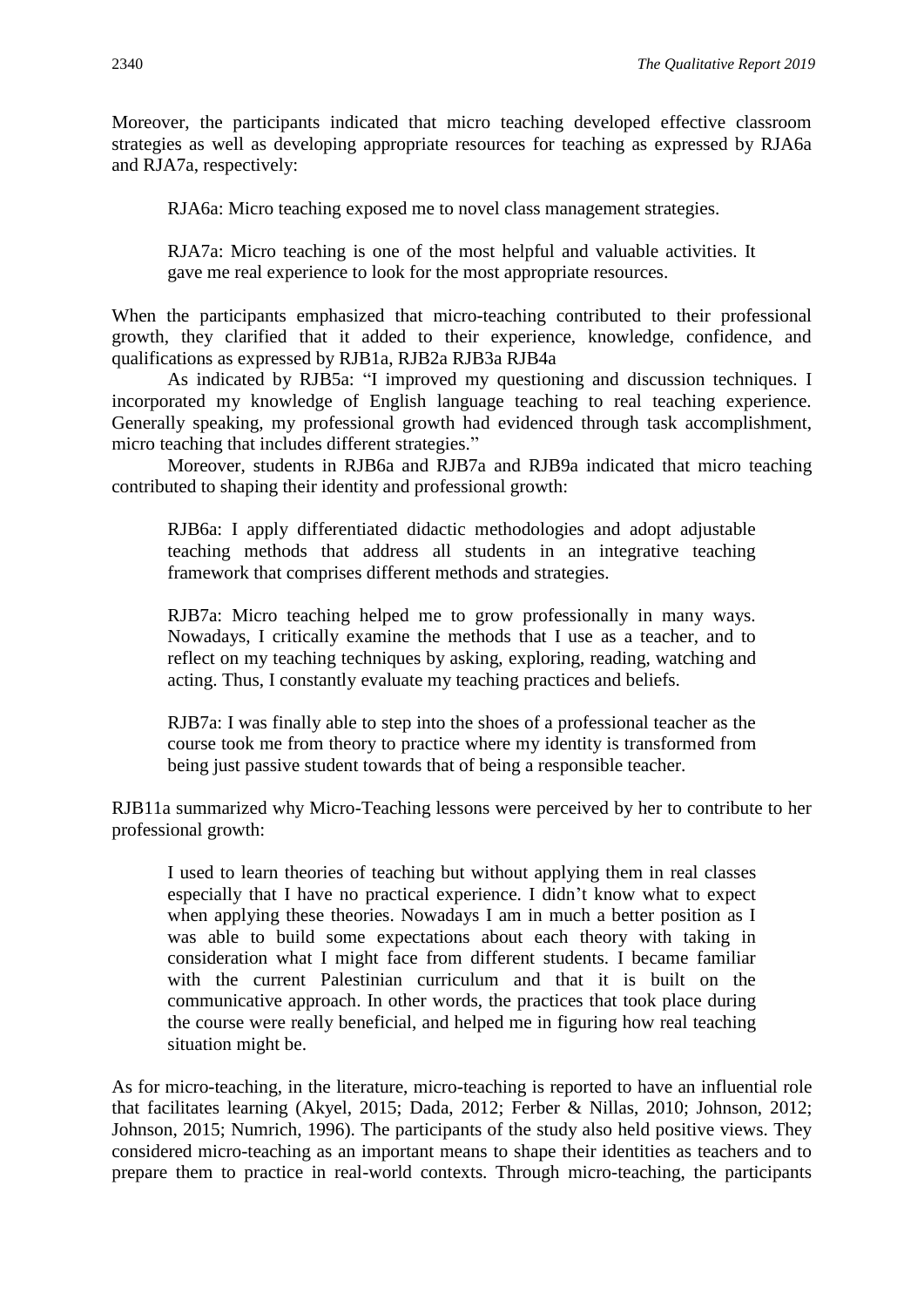were exposed to effective teaching methods and strategies, classroom management strategies, means of motivating students, and strategies for dealing with unexpected situations or disruptive behavior. Thus, the participants found greater meaning in micro-teaching, an aspect that added to their professional growth.

## **b. Class observation**

Regarding the class observation, there was high degree of agreement about the effectiveness of this task. They reflected on the classes they visited at school, observing their classmates and writing the observational reports. Class observation offered the participants with opportunities to observe experienced teachers in real classroom settings, handle behaviour problems, writing observational reports, and means of engaging students in appealing activities as indicated by RJA4b RJA5b RJA6b, respectively:

RJA4b: Class and observation led to suggestions about how to handle behavior problems, as well as opportunities to share successful teaching approaches with colleagues.

RJA5b: Observing actual language classes to in their settings was very beneficial as it helped me to write observational reports as well as achieving better teaching performance.

RJA6b: Class observation taught me that teachers should engage students in class in appealing activities to reduce chaos.

Interestingly, *class observation* helped participants modify their teaching practices and beliefs. Class observation helped them to become familiar with the actual classroom setting. RJA3a elaborated on why observing lessons were perceived by her as the most useful aspect by saying:

Class observation enhanced my knowledge and understanding of the Palestinian English curriculum, language teaching methodology, and ways of testing and assessment. In addition, it allowed me to observe different lessons conducted by experienced teachers and colleagues during the semester as well as observing and analyzing foreign language teaching classes in the local schools the things that gave give me the opportunity to experience different teaching methodologies and to become familiar with major English language teaching approaches as well as relate these approaches and methods to L2 classroom experiences as it aids me to observe vivid classroom practices and grasp the essentials of the Communicative approach.

Clearly, class observation is considered as a major factor contributing to the participants' professional growth. It added to their experience, awareness, confidence-building, depth of understanding and thinking as expressed by RJB1a, RJB2a and RJB3a

RJB5b: As a result of class observation and observational reports, I am now equipped with a lot of ideas and varied methods that I can use in my classroom.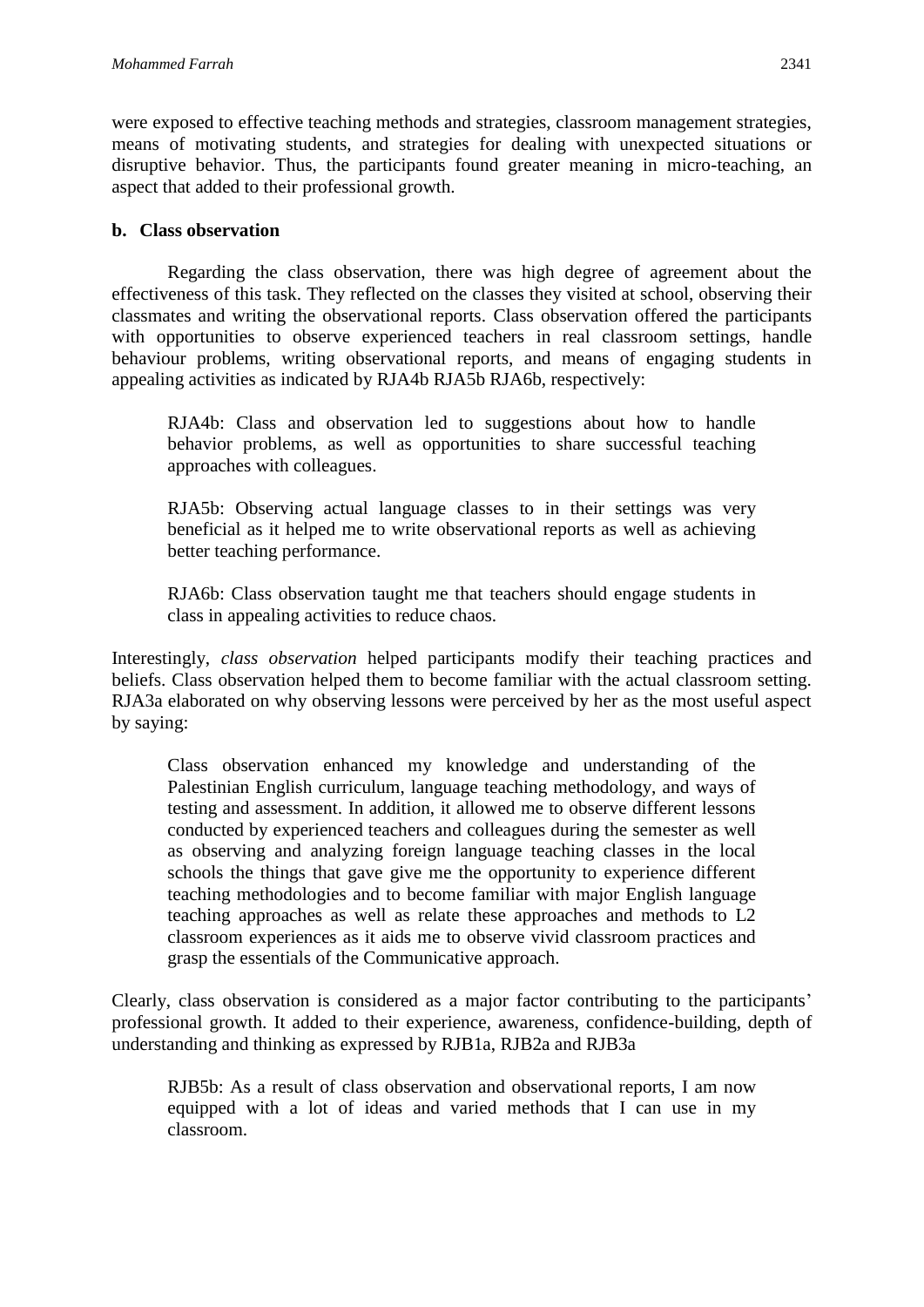RJB7b: Observing classes helped me a lot to enhance my own teaching because the things that I noticed and evaluated in other teachers' classes made me adjust my own teaching techniques and methods.

RJB10b: In the past, I used to be hesitant to be observed, but now I believe that it is helpful to have someone who has experience in the field in your class to observe you and tell her opinion of how the lesson went. I have confidence inviting others to come and watch my lesson.

RJB12b: Observing and being observed enabled me provide and receive feedback on certain issues pertinent to the teaching practice and offered me meaningful learning opportunities.

As a matter of fact, most participants found class observation as a useful tool for professional development. This is in line with other studies (Cuenca, 2010; Day, 2013; Garber, 2014; Hennessy, 2014). It added to their experience, awareness, depth of understanding, and thinking. This means that the participants feel class observation as an essential tool for their professional development. In the same vein, class observation and opportunities for getting constructive feedback from classmates are professed to be essential issues that contributed to the participants' professional growth.

## **c. Lesson planning**

A third aspect in the course that frequently appeared to contribute to the participants professional growth is lesson planning. 10 out of the 12 participants mentioned lesson planning.

The participants reported that lesson planning has a tremendous impact on the professional development of the participants. As they reported, lesson planning equipped them with new tools that exposed them to teaching strategies that transformed their lesson plans. Lesson planning made them well-prepared and ready to deliver their lessons effectively and with confidence and thus contributed to the growth of their profession. Lesson plans have the advantages of bringing out fully prepared teachers in terms of their material, methods, and activities. RJB5c stated that "she can deliver my class with great degree of confidence." Another student (RJB8c) reported that "discussing the elements that should be included in the lesson plan with my instructor and classmates contributed to my knowledge development and sense of writing effective lesson plans." Moreover, RJB11a described how lesson planning transformed her professionally.

I used to learn theories of teaching but without applying them in real classes especially that I have no practical experience. I didn't know what to expect when applying these theories. Nowadays I am in much a better position as I was able to build some expectations about each theory works, taking in consideration what I might face from different students. I became familiar with the current Palestinian curriculum that is built on the communicative approach. In other words, the practices that took place during the course were really beneficial, and helped me in figuring out how real teaching situation might be.

Other participants explained that lesson planning helped them to prepare effective and detailed lesson plans that match students' needs and achieve better learning outcomes.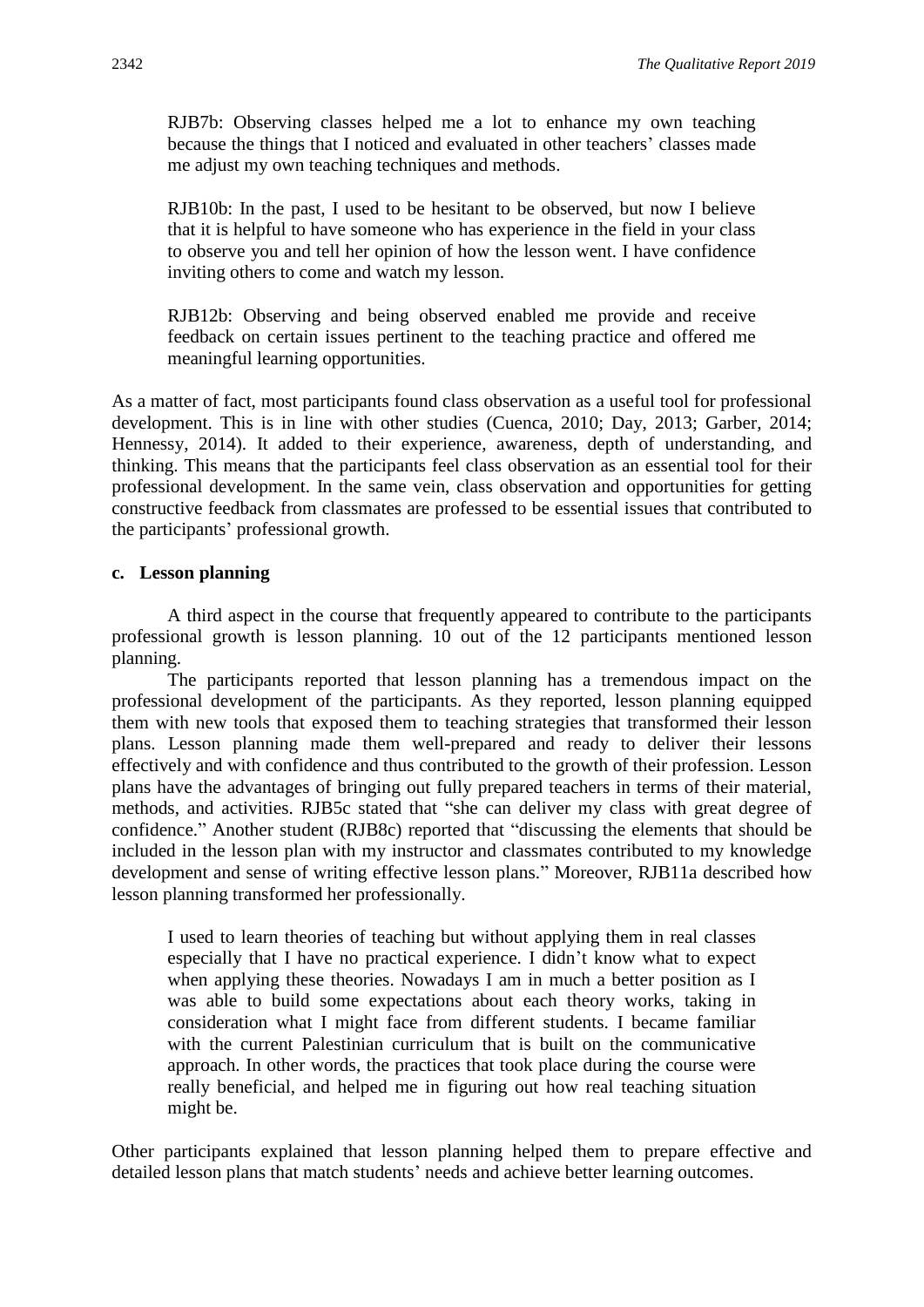RJA5c: Preparing a detailed lesson plan allowed me to think how to draw a guideline map for further classes and it enabled me to think deeply of each teaching step, before actual implementation in the classroom. I imagined how students would react during each step. So that, many changes and modifications emerged to suit the purposes of the teaching class and students' level and needs. It helped me to prepare effective English language materials as a real practice of developing lesson plan that includes different strategies.

RJA6c: The course was profoundly useful because each student endeavored to fulfill two roles; a teacher and a student. Tailoring comprehensive lesson plans, setting attainable objectives and applying differentiated teaching methods were the three aspects, I learned that lesson plans are the preliminary bricks that teachers should place well to achieve better learning outcomes.

As highlighted in the literature review (Gan, 2013; Henry, 1997; Johnson, 2015), the results of this study indicated that preparing effective detailed lesson plans that match students' needs helped them to be organized in their teaching strategies and classroom procedures. It helped them to handle behaviour problems, write observational reports, and to engage students in appealing activities and to achieve better learning outcomes. The effective lesson planning provided them with the needed self-confidence. Lesson plans have the advantages of bringing out fully prepared teachers in terms of their material, methods, and activities. This is in line with Johnson (2015) where the participants had a positive and encouraging experience. As a result, lesson planning made them well-prepared and ready to deliver their lessons effectively and with confidence and thus contributed to the growth of their profession. The lesson planning aspect gained its significant role at the teachers need to get acquainted with their students' needs, learning styles to motivate them and involve them in more realistic context for teaching. Therefore, lesson planning gained a great deal of acceptance that it leads to professional growth as it changed the participants significantly on the professional development level. Eventually, as indicated by the participants, lesson planning enhanced their confidence, maximized their efficiency and transformed their knowledge.

## **d. Reflective practice**

The fourth aspect in the course that perceived to professional development is the reflective practice. Most participants highlighted that the reflective practice contributed to their professional development. They perceived it to be useful as it helps them to revise and develop their teaching methods and to constantly evaluate their practices and beliefs.

RJA5d Experiencing real reflective practice contributed to developing lesson plans, teaching language skills, reflecting upon my style and methods of teaching, and writing effective reflective reports.

RJA12d: The course was designed with activities and materials that enabled us to have more active role in reflecting about our learning and pursuing project of interest to us.

The participants perceived reflective practice to be important in their teaching career as it helped them to reflect analytically and critically to some methods and techniques and to choose what is suitable for their students.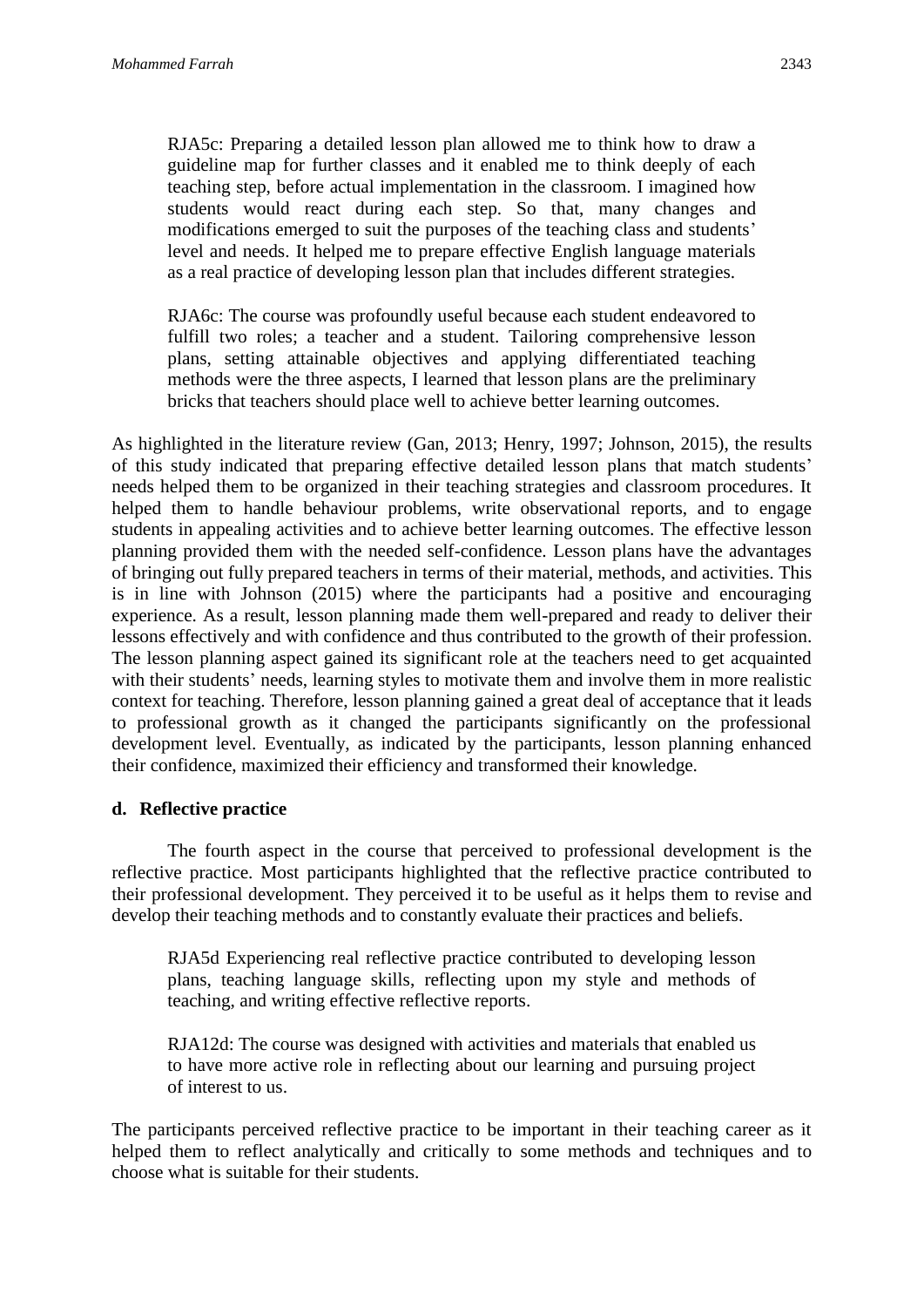RJB5d indicated that her analytical skills of self-reflection, assessment and evaluation of students teaching performance had been apparently improved. RJB6d added that, "I constantly reflect on my teaching practices in order to develop professionally"

RJA7d: I critically reflect on my lessons and the methods that I use as a teacher, by asking, exploring, reading, watching and acting. I'm grateful for this course because it helped me to do things not just to read. All this has reflected positively on my professional growth. Reflecting on my teaching techniques by asking, exploring, reading, watching and acting. Knowing the ways and tools that we do for reflective teaching helped me to begin constantly evaluating my teaching practices and beliefs.

RJA8d I became a reflective teacher. I reflect on all teaching aspects, lesson plans and the activities that went right or went wrong. Based on this reflection, I modify my plans and techniques or methods of teaching.

As evidenced from what is mentioned above, the participants found the reflective practices to be very valuable. Reflection made them reconsider their styles and teaching methods and develop better lesson plans. With this reflection, they were capable to solve problems and create more appropriate solutions. The participants expanded their prospect as they had opportunities to see and experience diverse means of being reflective. Thus, they were able to build successfully their professional growth. The positive findings they had regarding the reflective practice definitely increase awareness about reflective teaching methods, encourage professional development, and thus achieve better teaching outcomes. When teachers adopt the reflective practice, they can start their professional career more confidently and reflectively. The encouraging feelings and thoughts for applying reflective practice provide an indication for the impact of reflective practices on their professional growth. The positive thoughts suggest that the course contributed to professional development. This is in line with Farrell, (2013), Bobrakov (2014), Moen and Standal (2014), and Hennessy (2014). This indicates that reflection on performance is seen as a very helpful tool in the classroom as it contributed to the professional development of the participants in terms of their lesson plans, styles and methods of teaching, class management strategies, teaching language skills, reflecting upon their styles and methods of teaching, and writing effective reflective reports.

#### **e. Class management and collaborative work**

The fifth aspect in the course that perceived to promote professional growth is class management and collaborative work. Most of the participants highlighted the role of class management and collaborative activities of prompting their professional growth. They indicated that their professional growth is enhanced as they started to manage classes properly through group work and collaborative activities as a result of the experience that they gained from the course:

RJA3e: Learning about the importance of learning contexts, and learning about classroom managements as well as collaborative and cooperative teaching.

RJA11e: Managing large classes through group work and collaborative activities.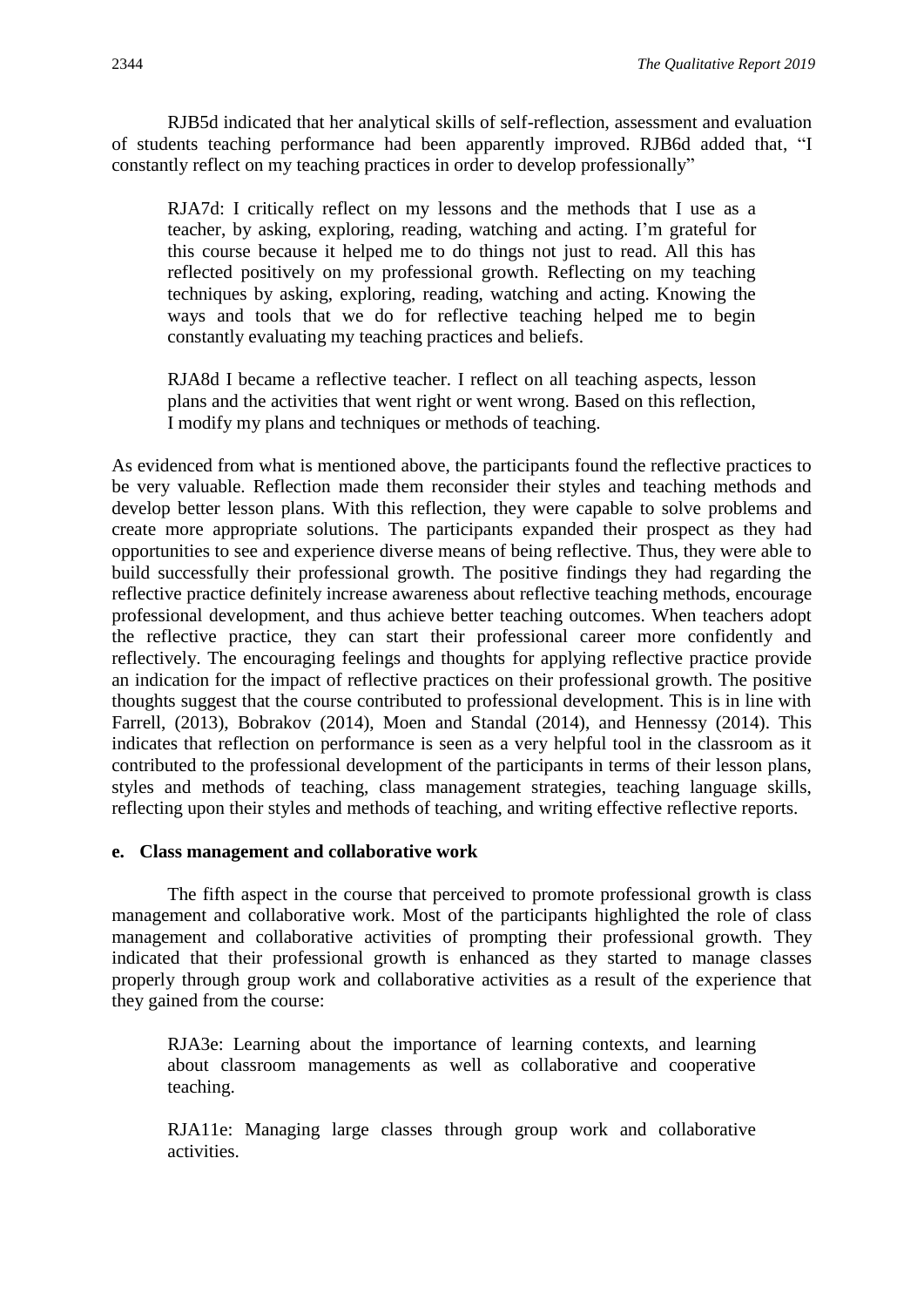RJB3e: I deem that I became a better teacher in managing my classes. I am a motivator, evaluator, and I apply different management strategies that take into account leaners needs, attitudes, level of proficiency, and grades.

RJA11e: The novel class management techniques that I was exposed to contributed to my professional growth and managing my real classes properly. I realized that management is a multilayered process that doesn't exclusively grant teachers control and authority to suppress disruptive students and behaviors; it entails constructive perspectives by which teachers develop positive behaviors that students may show to diminish negativity.

In short, the course is perceived to have an influential role in promoting the participants professional development as they became better equipped with teaching methods, appealing activities, and class management strategies. Additionally, they perceived the course to be useful as it helped them to in using strategies to manage classes properly through group work and collaborative activities. They consider classroom or behaviour management an essential part of their practicum experience that enabled them to be exposed to novel strategies to deal effectively with classroom and student challenges.

Additionally, the participants felt that the course was useful as it provided them with practical and communicative teaching methods such as inquiry-based learning/ task-based inquiry. They talked about teaching communicatively, putting the theoretical part into practice, and accomplishing real task-based activities. Accordingly, the course maximized their confidence and promoted their professional development in terms of the methods that they are employing. This is agreement with other studies (Akyel, 2015; Dada, 2012; Ferber & Nillas, 2010; Johnson, 2012; Johnson, 2015).

#### *Second Part: Suggestions for improving the practicum experience*

The students suggested a number of issues that can contribute to the improvement of the course. These areas are related to micro-teaching, class observation, lesson planning, and the reflection. The researcher will present them one by one starting with those that mentioned repeatedly:

#### **a. Micro-teaching**

Regarding micro-teaching the students have a number of suggestions to improve the course. When the participants were asked if they have any suggestions, some expressed some concerns about the timing and the number of the micro-teaching sessions. Some participants suggested increasing the number of the micro-teaching classes that are delivered by each student. Others suggested providing feedback about micro-teaching and commenting comprehensively on each micro-teaching session. Most of the suggestions are similar to each other. For example, one of the predominant suggestions is increasing the number of the micro-teaching classes that are delivered by each student as expressed by RJC1a, RJC7a, RJC9a, and RJC10a.

RJC1a: Students should deliver two micro-teaching classes instead of one because this will make students familiar with different teaching methods for different language skills.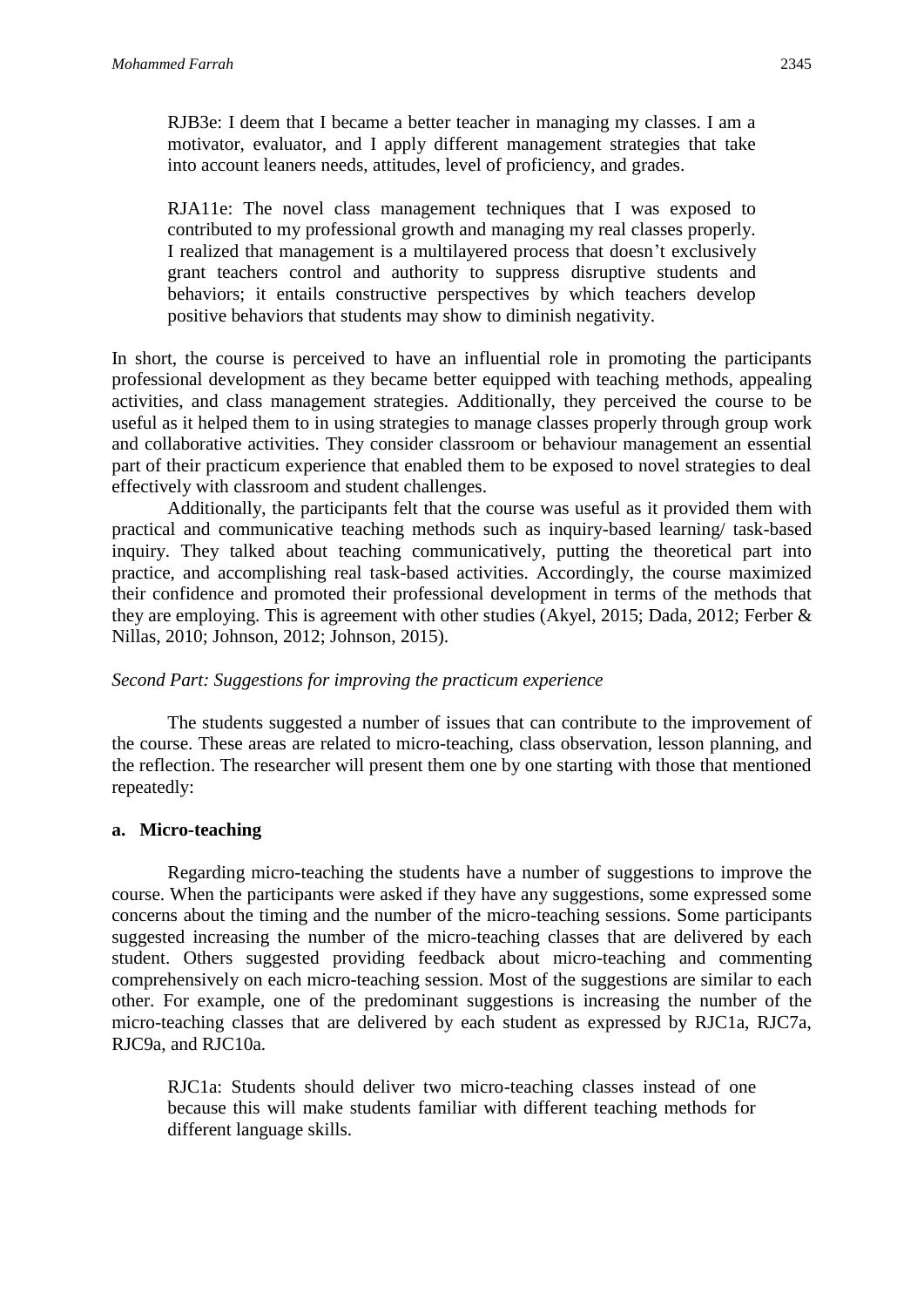This is in line with Johnson (2012, p. 22) who deemed that practicum programs should be "extended over multiple sessions, contain active learning" to be effective. Similarly, Sulistiyo et al. (2017, p. 722) reported that their participants complained about micro-teaching duration and considered it "inadequate for preparing the student teachers to have the skills they needed to teach in the practicum."

RJC2a wished if she had the opportunity to comment on all the teaching aspects after every micro teaching class. RJC5a and RJC6a suggested not starting the micro teaching until they had full mastery of the theoretical part:

RJC5a I expected that we would embark our Microteaching classes after we had fully finished presentations of all theoretical issues which were recommended to this course. It was important to focus on all theoretical perspectives, before conducting practical classes to get ready enough for practicing teaching.

RJC6a explained "before being engaged in a micro-teaching session about certain linguistic domain, it is more fruitful to watch videos about other teachers targeting the same domain in order to get multiple options about the "how" of teaching. Despite the fact that the course's practical, students should be introduced to extensive introductions about the foundations of teaching before getting involved in real experiences.

Finally, RJC11a suggested hosting a teacher, who is not an MA student, as a guest in each class in order to be exposed to different experiences and points of views that enrich their knowledge.

#### **b. Class observation**

Another area that appeared frequently in their suggestions is class observation. Some participants preferred to observe experienced teachers as it entails developing their competences as a result of observing the practices of more experienced teachers. Moreover, they suggested observing university instructors to see how they plan, deliver lessons, and deal with students in class and to see how expert university instructors deal with high level students like university students. Similarly, they suggested observing and discussing model videos with each other in the classroom and observing well-known and proficient teachers and learning from each other's values and beliefs about the teaching process. Moreover, before writing any class observation report, they suggested discussing multiple forms and components to do it professionally. Finally, they expected that all the students are going to present their observational reports to expand their knowledge and experiences.

#### **c. Lesson planning**

Lesson planning is an area that some participants touched upon. The participants highlighted the importance of visiting universities and observing how professors prepare their lesson plans. RJC1c suggested "arranging visits for university doctors to see how they explain lessons and plan for them and deal with students through class. This will give us the opportunity to see how expert teachers deal with high level students like university students."

Additionally, the participants emphasized the importance of providing them with handouts of lesson plans of other students before embarking on their teaching. RJC11c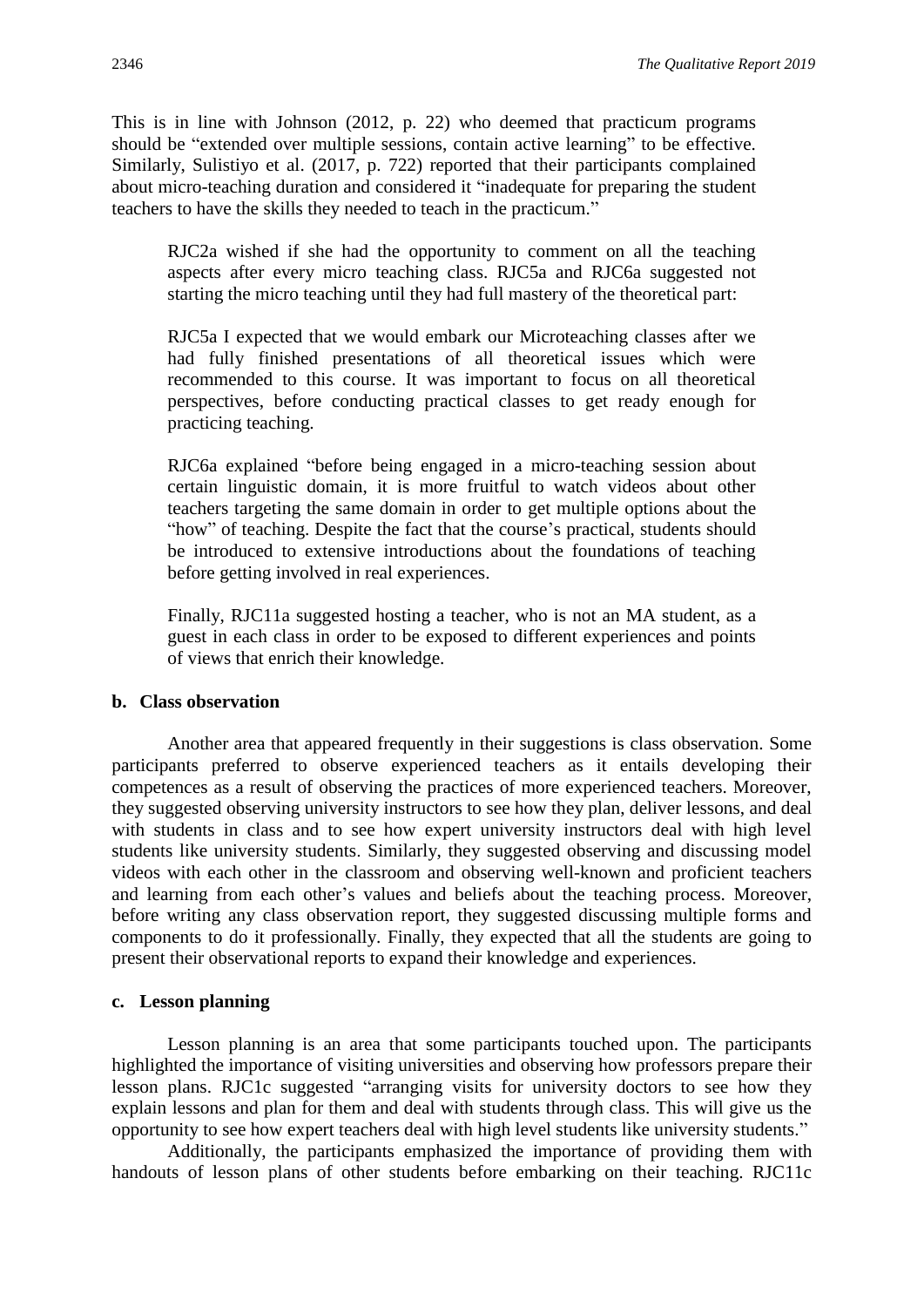suggested that "each student should submit a handout of his or her to lesson plan to the students before presenting his/her micro-teaching."

## **d. Reflective practice**

Finally, the participants had some suggestion regarding the reflective practice. They suggested that university professors visit them in their schools to see them while teaching and offer them some feedback. As stated by RJC1d,

I think university teachers can arrange visits to us through the course and give us their reflections about their teaching careers and talk to us about the difficulties they face and how they overcome them. This will enable us to discuss reflections written by expert instructors and it will be have great benefits for students in this course.

Finally, other students suggested offering more training workshops: For example, RJC3d suggested conducting more training sessions and workshops to engage students in real activities and ask them to review lectures and reflect on them.

The findings indicated that the participants benefited from the various components of the practicum course during their practicum experience through micro-teaching, class observation, lesson planning, reflective practice, class management and collaborative work, practical and communicative teaching methods such as inquiry-based learning/task-based inquiry-based learning. The experience helped them reshape and reflect critically on their understandings of teaching and learning.

Specifically speaking, they felt that the micro-teaching was an important experience and therefore it helped them in their professional development. They stressed the authenticity of their practicum experience. To clarify, the participants emphasized the fact that the course took them from theory to practice and to the real world of the practicum where they transformed their identity from being just passive students towards that of being responsible teachers.

They also thought that class observation and lesson planning were beneficial for them in in developing their experience. This means that observation and planning are important tools for effective learning. It is a clear finding in this study that the participants liked both observing and being observed as they learn from each other and the process helps them to provide and receive feedback on precise aspects of their teaching performance, thus offering them meaningful learning opportunities. Similarly, designing of instructional activities was epitomized in their planning and preparation of lessons.

Another finding in this study is they felt that the experience helped them to become more reflective teachers. They were able to think critically about their teaching practices and contexts. They thought critically about the components of the practicum course and their own teaching performances. Holding regular reflective sessions with students should be encouraged as such reflection plays an important role in evaluating their practicum learning experiences.

Finally, using effective management strategies and varied communicative teaching methods contributed to the success of their practicum experience. At the same time, and based on the findings of the study, the experience can be improved, and the students can be assisted in the course of their profession by the following:

increasing the time and number of the micro-teaching to achieve more meaningful learning opportunities.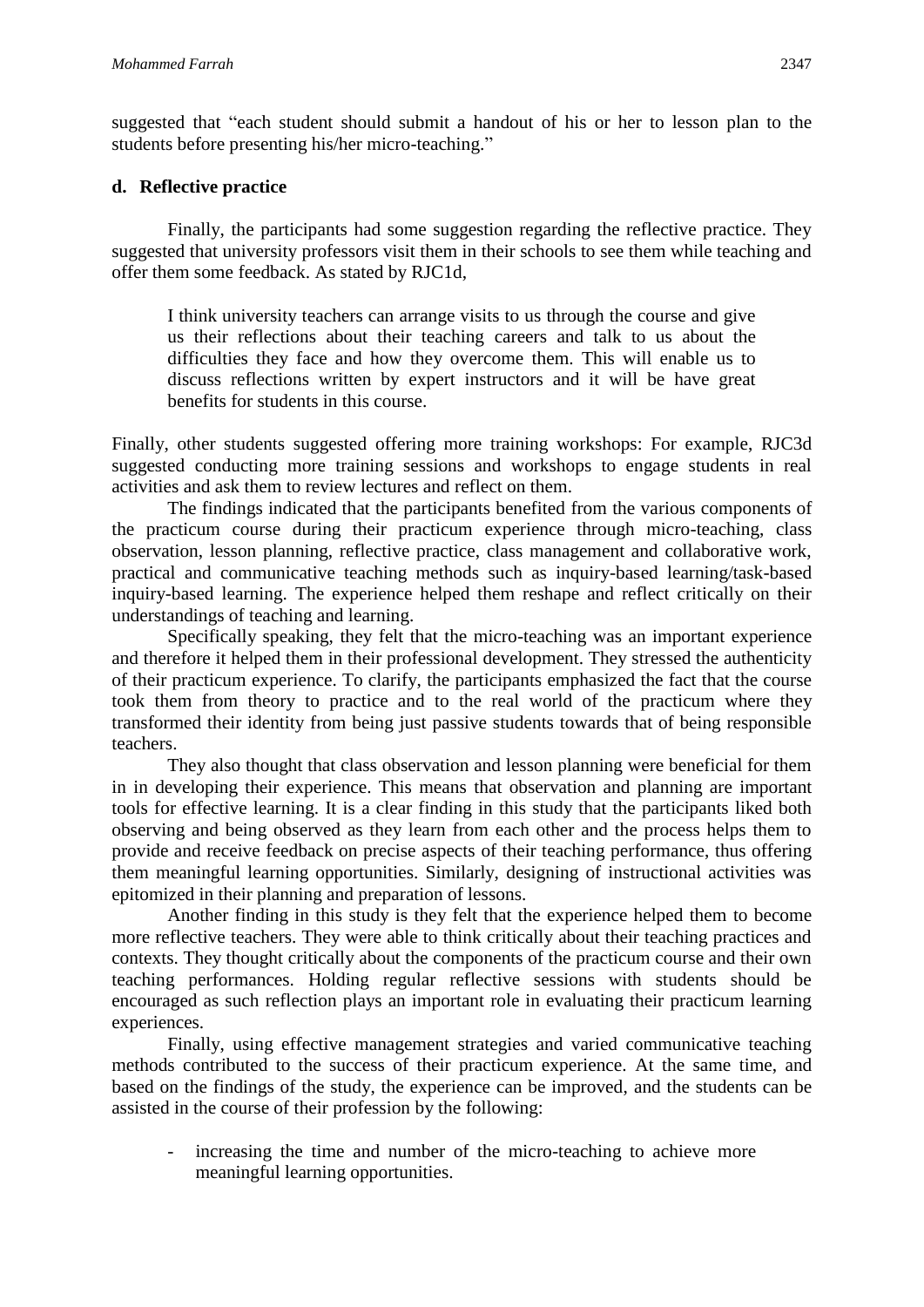- offering more time to extensively discuss and comment on the various teaching aspects.
- guiding the students to develop the appropriate observational skills and lesson plans.
- exposing students to different types of reflective practices and enabling them to discuss their reflections and experts' reflections inside the classroom.

Remarkably, one of the most significant lessons from this study entails that the more the students are offered with opportunities to practice in real contexts, the wider the scope to reshape their identity and develop their profession as teachers.

#### **Limitations of the study**

This research is limited to small number of participants (12 students). However, given that nature of this qualitative research that aims to elicit how participants understood their experience and this involves their reflective experiences, this is acceptable in research as the aim is to gain in-depth rather than breadth understanding. Another limitation is that the participants wrote their reflective journals as part of their assignments in the practicum course to their instructor (researcher). In this sense, some may be inclined to write positive experiences. However, the maturity of the participants (MA TEFL II students) and the nature of the guided questions which ask about strengths and weaknesses and means of improvement were expected to eliminate such inclinations and unveil implicit messages.

#### **References**

- Akyel, A. (2015). Research engagement in the EFL pre-service practicum. *Language In Focus Journal, 1*(1), 1-14.
- Bobrakov, S. (2014). Student teachers' perceptions of theory and practice integration through action research. *International Journal of Learning, Teaching, and Educational Research, 8*(1), 1-15.
- Braun, V., & Clarke, V. (2006). Using thematic analysis in psychology. *Qualitative Research in Psychology*, *3*(2), 77-101.
- Bright, B. (1996). What is reflective practice? *Curriculum*, *16*(2), 69-81.
- Burhan*,* E*.* (2015). EFL teachers*'* reflective practice via online discussions*.* (Unpublished master's thesis). Ihsan Doğramaci Bilkent University, Turkey.
- Cohen, L., Manion, L., & Morrison, K. (2007). *Research methods in education* (6<sup>th</sup> ed.). New York, NY: Routledge.
- Creswell, J. (2003). *Research design: Qualitative, quantitative and mixed methods approaches* (2<sup>nd</sup> ed.). Thousand Oaks, CA: SAGE Publications.
- Creswell, J. (2011). *Educational research: Planning, conducting, and evaluating quantitative*  and qualitative research. (4<sup>th</sup> ed.). Boston, MA: Pearson.
- Cuenca, A. (2010). In loco paedagogus: The pedagogy of a novice university supervisor. *Studying Teacher Education, 6*(1), 29-43. doi:10.1080/17425961003669086
- Dada, R. (2012). Training and development of educational staff. In Emirates Center for Strategic Studies and Research (Ed.), *Essentials of school education in the United Arab Emirates* (pp. 109-132). Abu Dhabi, UAE: The Emirates Center for Strategic Studies and Research.
- Day, R. R. (2013). Peer observation and reflection in the ELT practicum. *Journal of Language and Literature Education, 2*(8), 1-8.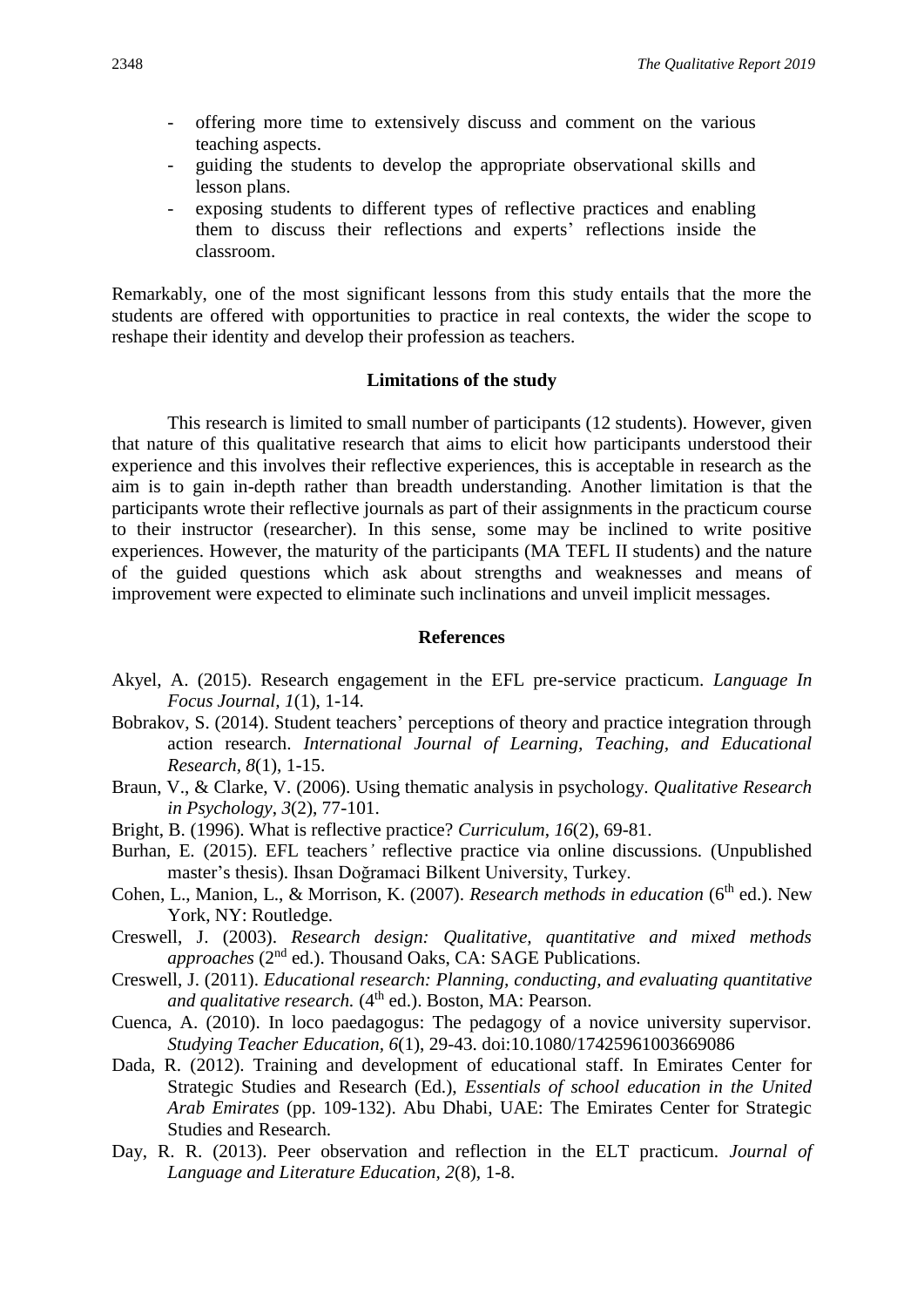- Farrell, T. (2013). Critical incident analysis through narrative reflective practice: A case study. *Iranian Journal of Language Teaching Research, 1*(1), 79-89.
- Ferber, T., & Nillas, L. A. (2010). Through the eyes of student teachers: Success and challenges in field teaching experiences. *National Teacher Education Journal, 3*(2), 61-86.
- Gan, Z. (2013). Learning to teach English language in the practicum: What challenges do non-native ESL student teachers face? *Australian Journal of Teacher Education, 38*(3), 92-108. Retrieved from <http://dx.doi.org/10.14221/ajte.2013v38n3.3>
- Garber, C. (2014). Doorways and walls: Peer coaching as a means to change instructional practice. *Electronic Theses and Dissertations*. Paper 8. Retrieved on October 22, 2015 from [http://scholarworks.uni.edu/etd/8/.](http://scholarworks.uni.edu/etd/8/)
- Gil-Garcia, A. & Cintron, Z. (2002). "The reflective journal as a learning and professional development tool for teachers and administrators". Paper presented at the World Association for Case Method Research and Application Conference. Germany. July 2- 5. Retrieved 15 May 2016 from <https://files.eric.ed.gov/fulltext/ED480130.pdf>
- Hennessy, S. (2014). *Bridging between research and practice: Supporting professional development through collaborative studies of classroom teaching with interactive whiteboard technology.* Rotterdam, NY: Sense Publishers.
- Hedin, N., & Carroll, B. H. (2010). Experiential learning: Theory and challenges. *Christian Education Journal, 7*(1), 107-117.
- Henry, A. R. (1997). "The decision maker and negotiator." In M. A. Christison & F. L. Stoller (Eds.), *A handbook for language program administrators* (pp. 77-90). Burlingame, CA: Alta Book Center.
- Hoepfl, M. (1997). Choosing qualitative research: A primer for technology education researchers. *Journal of Technology Education, 9*(1), 66-87.
- Jenkins, J. M. (2014). Preservice teachers' observations of experienced teachers. *The Physical Educator, 71*, 303-319.
- Johnson, A. P. (2012). *A short guide to action research* (4<sup>th</sup> ed.). Upper Saddle River, NY: Pearson Education.
- Johnson, K. (2015). Fourth year teachers' perceptions of the student teaching practicum in Abu Dhabi. Published Ph.D. dissertation. *Walden Dissertations and Doctoral Studies*. Walden University.
- Kolb, D. A. (1984). The process of experiential learning. In *Experiential learning: Experience as the source of learning and development* (chapter two). Retrieved from <http://academic.regis.edu/ed205/Kolb.pdf>
- Leedy, P. & Ormrod, J. (2001). *Practical research: Planning and design* (7<sup>th</sup> ed.). Upper Saddle River, NJ: Merrill Prentice Hall.
- Moen K. M., & Standal. F. (2014). Student teachers' perceptions of the practicum in physical education teacher education in Norway*. Nordic Studies in Education*, 34, 111-126.
- Merriam, S. B. (2009). *Qualitative research: A guide to design and implementation.* San Francisco, CA: Jossey-Bass.
- Mudra, H. (2018). Pre-service EFL teachers' experiences in teaching practicum in rural schools in Indonesia. *The Qualitative Report*, *23*(2), 319-344. Retrieved from <http://nsuworks.nova.edu/tqr/vol23/iss2/3>
- Nespor, J. (1987). The role of beliefs in the practice of teaching. *Journal of Curriculum Studies, 19,* 317-328.
- Numrich, C. (1996). On becoming a language teacher: Insights from diary studies. *TESOL Quarterly*, *30*(1), 131-153.
- Ortlipp, M. (2008). Keeping and using reflective journals in the qualitative research process. *The Qualitative Report*, *13*(4), 695-705. Retrieved from